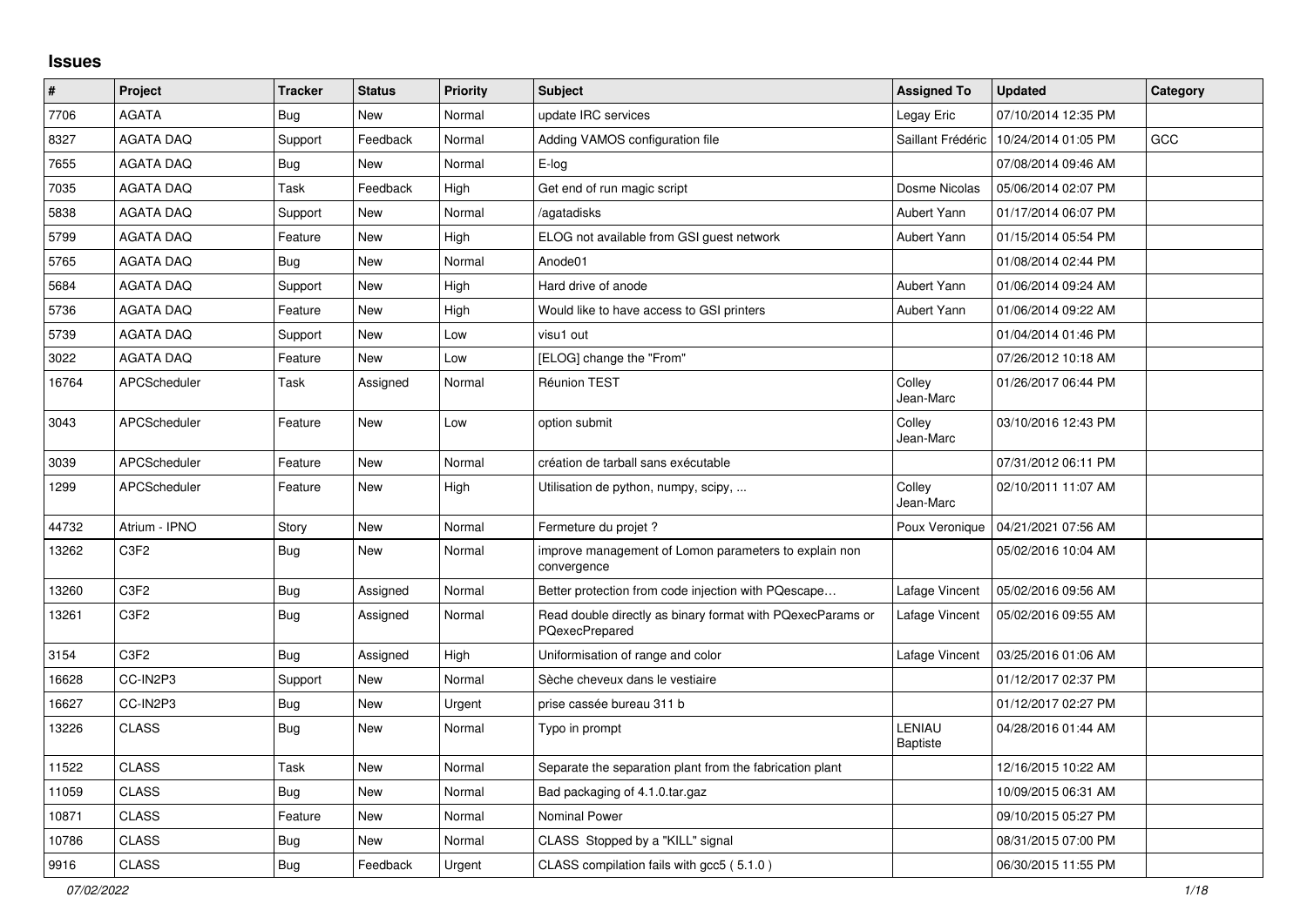| $\vert$ # | Project                              | <b>Tracker</b> | <b>Status</b> | <b>Priority</b> | <b>Subject</b>                                           | <b>Assigned To</b>                 | <b>Updated</b>      | Category |
|-----------|--------------------------------------|----------------|---------------|-----------------|----------------------------------------------------------|------------------------------------|---------------------|----------|
| 10255     | <b>CLASS</b>                         | Feature        | New           | Normal          | Take into account Load Factor Evolution                  | <b>MOUGINOT</b><br>Baptiste        | 06/26/2015 11:33 AM |          |
| 10227     | <b>CLASS</b>                         | Feature        | <b>New</b>    | Immediate       | MURE GUI                                                 | <b>MOUGINOT</b><br><b>Baptiste</b> | 06/23/2015 01:36 PM |          |
| 10065     | <b>CLASS</b>                         | Support        | <b>New</b>    | Normal          | Multi-Threading in CLASS                                 |                                    | 06/05/2015 11:30 AM |          |
| 9883      | <b>CLASS</b>                         | Bug            | New           | High            | Copy past from user manual                               |                                    | 05/18/2015 10:26 PM |          |
| 9784      | <b>CLASS</b>                         | <b>Bug</b>     | In progress   | Normal          | Wrong diagnosis                                          | <b>MOUGINOT</b><br><b>Baptiste</b> | 05/05/2015 02:21 PM |          |
| 9790      | <b>CLASS</b>                         | Feature        | <b>New</b>    | High            | neutron & y Spectrum calculation                         |                                    | 04/29/2015 12:15 PM |          |
| 7385      | <b>CLASS</b>                         | Feature        | New           | High            | <b>GUI devellopment</b>                                  | LENIAU<br>Baptiste                 | 04/29/2015 12:15 PM |          |
| 9789      | <b>CLASS</b>                         | Feature        | New           | Normal          | Multi Stream in EQM                                      |                                    | 04/29/2015 12:12 PM |          |
| 9788      | <b>CLASS</b>                         | Feature        | <b>New</b>    | Normal          | Multi Stream in FabricationPlant                         |                                    | 04/29/2015 12:10 PM |          |
| 9787      | <b>CLASS</b>                         | Feature        | New           | Normal          | Multi Stream in FabricationPlant/EQM                     |                                    | 04/29/2015 12:10 PM |          |
| 7380      | <b>CLASS</b>                         | Feature        | New           | High            | <b>ReactorFacility</b>                                   | LENIAU<br>Baptiste                 | 06/11/2014 11:06 AM |          |
| 7379      | <b>CLASS</b>                         | Feature        | <b>New</b>    | Normal          | FrontEnd                                                 | <b>MOUGINOT</b><br><b>Baptiste</b> | 06/11/2014 11:05 AM |          |
| 6748      | <b>CLASS</b>                         | Feature        | <b>New</b>    | Normal          | Charger un parc présimulé à partir du .root              |                                    | 04/03/2014 11:36 AM |          |
| 6062      | <b>CLASS</b>                         | Bug            | New           | Normal          | FabricationPLant Parallelisation (in CLASS.cxx)          |                                    | 02/10/2014 11:59 AM |          |
| 5350      | <b>CLASS</b>                         | Feature        | <b>New</b>    | Low             | Set some quality criteria on Pu when building a MOX fuel |                                    | 10/22/2013 11:50 AM |          |
| 5377      | <b>CLASS</b>                         | Feature        | New           | Low             | enrichment factory                                       |                                    | 10/21/2013 03:15 PM |          |
| 5376      | <b>CLASS</b>                         | Feature        | <b>New</b>    | Low             | Reactor batch creation                                   |                                    | 10/21/2013 03:14 PM |          |
| 5329      | <b>CLASS</b>                         | Feature        | New           | Low             | Power density                                            |                                    | 10/14/2013 05:58 PM |          |
| 5462      | <b>DCOD</b>                          | <b>Bug</b>     | Feedback      | Low             | Cleaning tags                                            | Grave Xavier                       | 01/25/2018 09:25 AM |          |
| 8669      | <b>DCOD</b>                          | Bug            | New           | Normal          | error during compilation                                 |                                    | 12/05/2014 06:19 PM |          |
| 8668      | <b>DCOD</b>                          | Feature        | New           | Normal          | filterdiff is missing                                    |                                    | 12/05/2014 06:17 PM |          |
| 8667      | <b>DCOD</b>                          | Feature        | New           | Normal          | uuid missing                                             |                                    | 12/05/2014 06:14 PM |          |
| 5592      | <b>DCOD</b>                          | <b>Bug</b>     | New           | Low             | environment test missing in ./configure                  |                                    | 11/29/2013 11:19 AM |          |
| 5503      | <b>DCOD</b>                          | Feature        | <b>New</b>    | Low             | test ada 2012 in ./configure                             |                                    | 11/13/2013 04:54 PM |          |
| 4937      | <b>DCOD</b>                          | Feature        | New           | Low             | Implement Hobbit/Zabbix scripts                          | Grave Xavier                       | 08/27/2013 11:19 AM |          |
| 4932      | <b>DCOD</b>                          | Task           | New           | Low             | DCOD testing                                             | Grave Xavier                       | 08/26/2013 03:35 PM |          |
| 5759      | Electronic Control and<br>Monitoring | <b>Bug</b>     | Feedback      | Normal          | bug checknarvalnodes 1                                   | Ralet Damian                       | 01/17/2014 10:54 AM |          |
| 5795      | Electronic Control and<br>Monitoring | <b>Bug</b>     | Feedback      | Normal          | Time out digitizer sever                                 | Pietri Stephane                    | 01/13/2014 10:32 AM |          |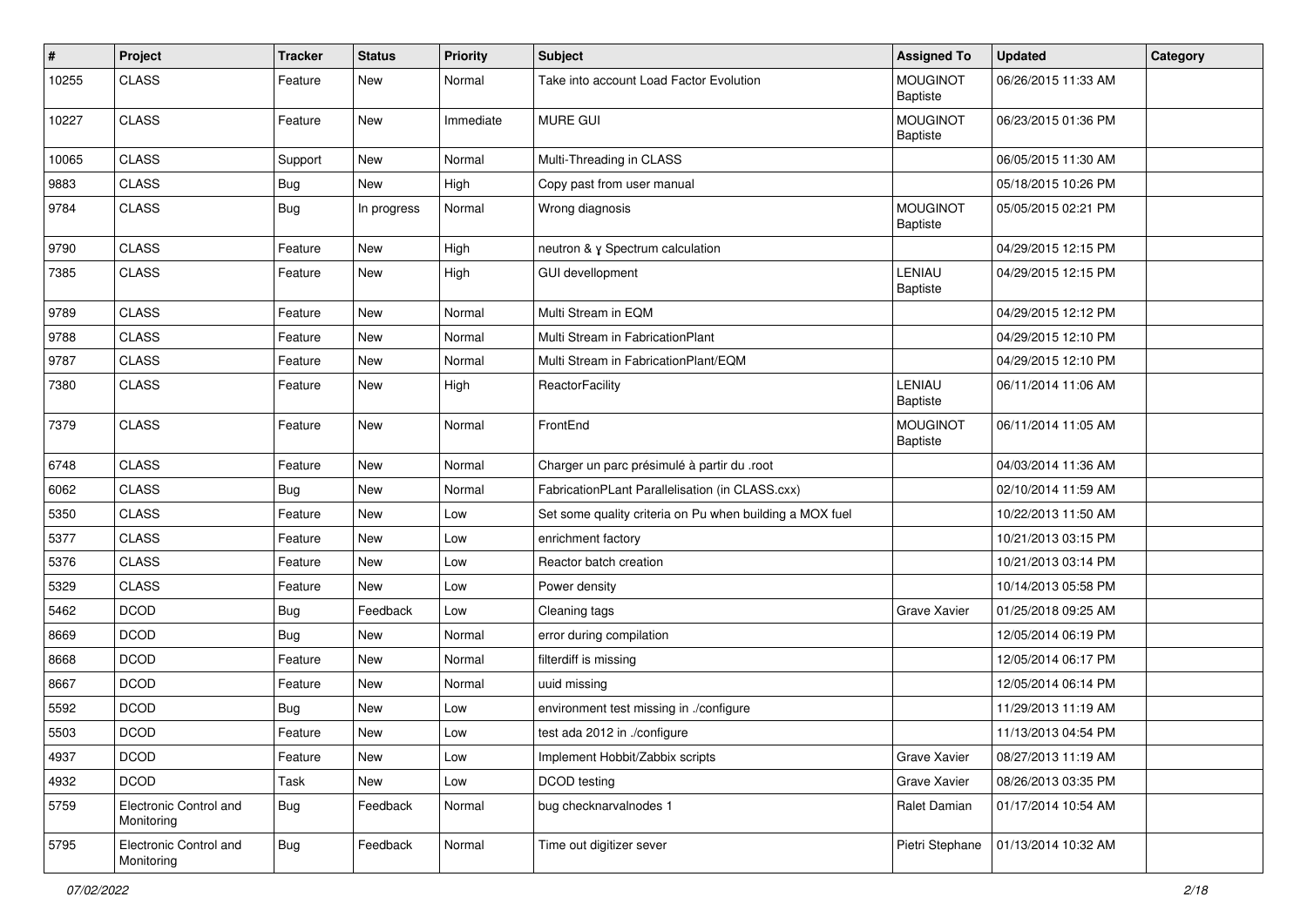| $\vert$ # | Project                              | <b>Tracker</b> | <b>Status</b> | <b>Priority</b> | <b>Subject</b>                                                  | <b>Assigned To</b>  | <b>Updated</b>      | Category         |
|-----------|--------------------------------------|----------------|---------------|-----------------|-----------------------------------------------------------------|---------------------|---------------------|------------------|
| 5751      | Electronic Control and<br>Monitoring | Feature        | New           | Low             | buildcfg with some error message                                |                     | 01/06/2014 05:43 PM |                  |
| 5688      | Electronic Control and<br>Monitoring | Task           | <b>New</b>    | Low             | Mercurialiser configuration files                               | Legay Eric          | 12/19/2013 09:59 AM |                  |
| 12993     | <b>ENX</b>                           | <b>Bug</b>     | <b>New</b>    | Normal          | init.enx                                                        | Dosme Nicolas       | 03/30/2016 02:37 PM | <b>ENX Core</b>  |
| 8693      | <b>ENX</b>                           | Feature        | <b>New</b>    | Normal          | sauver log_level                                                |                     | 12/09/2014 03:54 PM | <b>ENX Core</b>  |
| 5710      | ENX                                  | Support        | Assigned      | Low             | Documentation - Named function                                  | Dosme Nicolas       | 02/25/2014 04:58 PM |                  |
| 5572      | <b>ENX</b>                           | Support        | New           | Low             | Cleaning autorconf                                              | Legay Eric          | 11/25/2013 03:23 PM | Driver Generator |
| 5527      | <b>ENX</b>                           | Feature        | New           | Low             | Named register list                                             |                     | 11/18/2013 05:30 PM | <b>Drivers</b>   |
| 5447      | ENX                                  | Bug            | <b>New</b>    | Low             | make distclean - DCOD                                           | Legay Eric          | 11/13/2013 04:05 PM | <b>ENX Core</b>  |
| 5448      | <b>ENX</b>                           | <b>Bug</b>     | <b>New</b>    | Normal          | configure enx                                                   |                     | 10/30/2013 10:31 AM | <b>ENX Core</b>  |
| 5431      | <b>ENX</b>                           | Support        | New           | Low             | Cleaning compilation chain                                      | Legay Eric          | 10/29/2013 10:18 AM | <b>ENX Core</b>  |
| 5144      | ENX                                  | Bug            | Feedback      | Low             | ENX + P42 regression                                            | Legay Eric          | 10/02/2013 11:09 AM | <b>ENX Core</b>  |
| 4652      | <b>ENX</b>                           | Feature        | New           | Low             | rename appenders.ad[sb]                                         |                     | 06/13/2013 10:19 AM | <b>ENX Core</b>  |
| 4184      | <b>ENX</b>                           | <b>Bug</b>     | Feedback      | Normal          | fonctionnement ENX linux 64 bits avec gnat_pro-7.1.1            | Peyré Jean          | 06/11/2013 09:11 PM | <b>Drivers</b>   |
| 42        | <b>ENX</b>                           | Feature        | <b>New</b>    | Urgent          | Module ID Handler                                               |                     | 06/05/2013 02:27 PM | <b>ENX Core</b>  |
| 656       | <b>ENX</b>                           | Feature        | <b>New</b>    | Low             | named register                                                  |                     | 01/30/2013 03:59 PM | <b>ENX Core</b>  |
| 852       | <b>ENX</b>                           | Feature        | <b>New</b>    | Low             | Better handling of exception in empty skeleton                  | Legay Eric          | 01/30/2013 03:58 PM | Driver Generator |
| 2644      | <b>ENX</b>                           | Feature        | New           | Low             | Que faire en cas de multiple connexion sans quit                |                     | 01/22/2013 05:04 PM | <b>ENX Core</b>  |
| 3851      | ENX                                  | Task           | New           | Low             | [named register] Tagging new print                              |                     | 01/22/2013 05:04 PM | <b>ENX Core</b>  |
| 3834      | <b>ENX</b>                           | Bug            | <b>New</b>    | Low             | Removing data8 type for MM and MD                               |                     | 01/17/2013 06:08 PM | <b>ENX Core</b>  |
| 3833      | ENX                                  | Task           | <b>New</b>    | Low             | [named register] Modifying MD and MM command type               |                     | 01/17/2013 06:06 PM | <b>ENX Core</b>  |
| 3832      | <b>ENX</b>                           | Task           | <b>New</b>    | Low             | [named register] New control                                    |                     | 01/17/2013 06:04 PM | <b>ENX Core</b>  |
| 659       | <b>ENX</b>                           | Feature        | <b>New</b>    | Normal          | Gestion des arbres DOM                                          |                     | 01/16/2013 11:33 AM | <b>ENX Core</b>  |
| 113       | <b>ENX</b>                           | Bug            | Feedback      | High            | remove reference to T_Result constants                          | Legay Eric          | 05/16/2011 01:26 PM | Driver Generator |
| 660       | <b>ENX</b>                           | Support        | New           | High            | Documentation                                                   | Legay Eric          | 05/27/2010 10:55 AM | Documentation    |
| 631       | ftsmonitor                           | Feature        | New           | Low             | History of a DN access                                          |                     | 10/22/2010 10:10 AM |                  |
| 5547      | G4IDS                                | Task           | <b>New</b>    | Normal          | [Three Body Decay]                                              | Sotty<br>Christophe | 11/22/2013 01:47 PM |                  |
| 5535      | G4IDS                                | Task           | New           | Normal          | [Config 2009-2012] Beta-"gamma (induced)" coincidences          | Sotty<br>Christophe | 11/20/2013 02:39 PM |                  |
| 5538      | G4IDS                                | Task           | New           | Normal          | [Config 2009-2012] MiniBall Efficiency                          | Sotty<br>Christophe | 11/20/2013 02:35 PM |                  |
| 5537      | G4IDS                                | Task           | New           | Low             | [Config 2009-2012] Estimated position of the implantation point | Sotty<br>Christophe | 11/20/2013 02:21 PM |                  |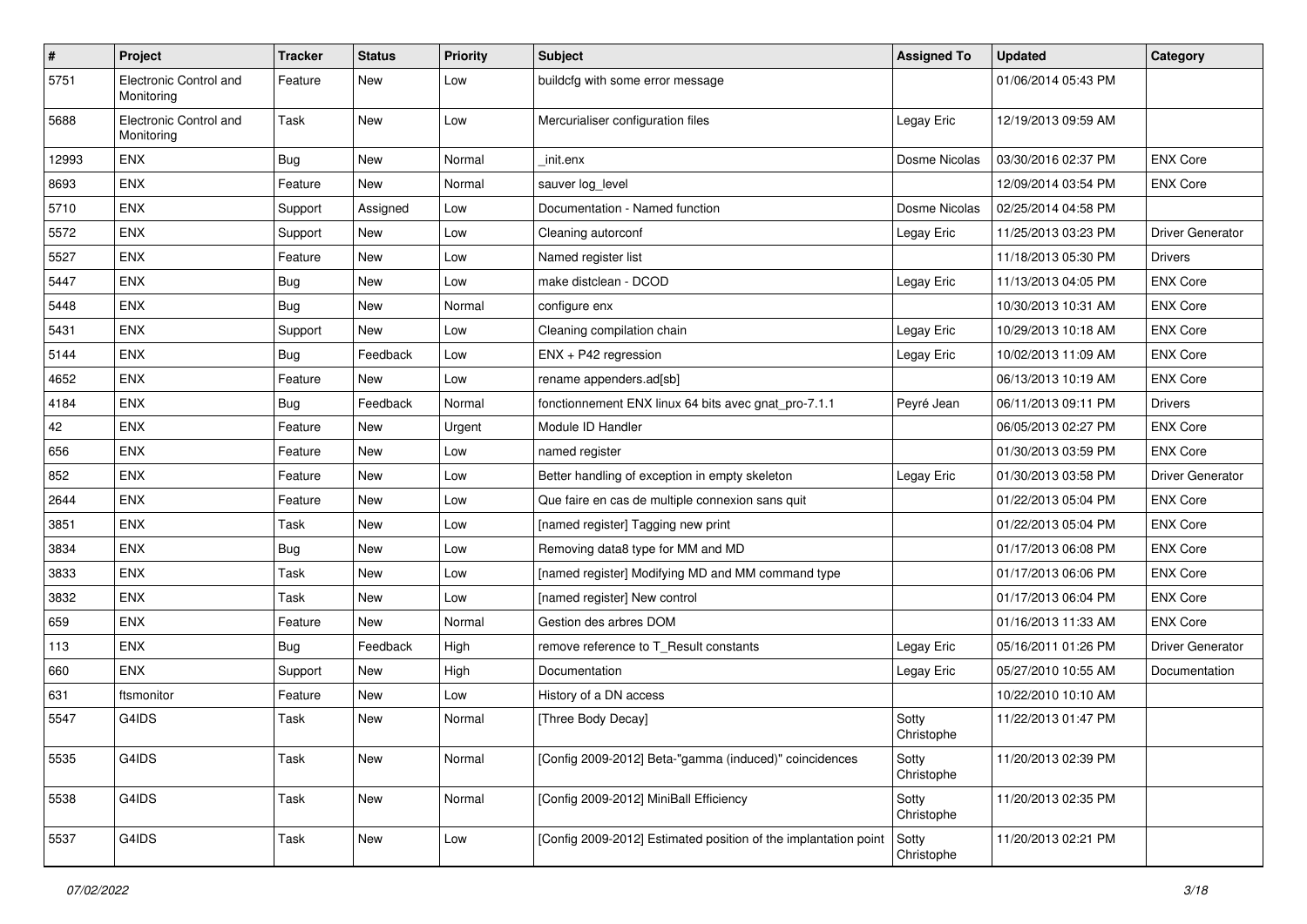| $\sharp$ | Project       | <b>Tracker</b> | <b>Status</b> | <b>Priority</b> | <b>Subject</b>                                                                     | <b>Assigned To</b>        | <b>Updated</b>      | Category |
|----------|---------------|----------------|---------------|-----------------|------------------------------------------------------------------------------------|---------------------------|---------------------|----------|
| 5536     | G4IDS         | Task           | New           | Low             | [Config 2009-2012] Gaussian-like vs Point-like source                              | Sotty<br>Christophe       | 11/20/2013 02:01 PM |          |
| 9525     | <b>IGOSat</b> | Task           | <b>New</b>    | Normal          | (ODB / SCAO) Conception de la SCAO / Interfaçage avec<br><b>I'ODB</b>              |                           | 03/27/2015 10:11 AM |          |
| 9528     | <b>IGOSat</b> | Task           | <b>New</b>    | Normal          | phases projet                                                                      |                           | 03/24/2015 03:58 PM |          |
| 9137     | <b>IGOSat</b> | Task           | New           | Normal          | (PRO) Phase C                                                                      |                           | 03/24/2015 03:58 PM |          |
| 9136     | <b>IGOSat</b> | Task           | <b>New</b>    | Normal          | (PRO) Phase B                                                                      |                           | 03/24/2015 03:58 PM |          |
| 9099     | <b>IGOSat</b> | Task           | In progress   | Normal          | (PRO) Phase A                                                                      |                           | 03/24/2015 03:58 PM |          |
| 9527     | <b>IGOSat</b> | Task           | New           | Normal          | (SAE / ODB) Réalisation de cartes électroniques pour le<br>satellite IGOSat        |                           | 03/24/2015 03:52 PM |          |
| 9526     | <b>IGOSat</b> | Task           | <b>New</b>    | Normal          | (SCI) Electronique d'acquisition de l'instrument Scintillateur                     |                           | 03/24/2015 03:50 PM |          |
| 9524     | <b>IGOSat</b> | Task           | <b>New</b>    | Normal          | (ODB) Logiciel de Vol                                                              |                           | 03/24/2015 03:41 PM |          |
| 9111     | <b>IGOSat</b> | Task           | Assigned      | Normal          | (TEL) Mise en oeuvre de la carte de télécommunication                              |                           | 03/24/2015 03:36 PM |          |
| 9151     | <b>IGOSat</b> | Task           | New           | Normal          | (ODB) Code de simulation fonctionelle                                              |                           | 02/18/2015 05:13 PM |          |
| 9116     | <b>IGOSat</b> | Task           | Assigned      | Normal          | (STM) Conception mécanique                                                         |                           | 02/11/2015 03:43 PM |          |
| 9115     | <b>IGOSat</b> | Task           | Assigned      | Normal          | (SCI) Banc de test du scintillateur, simulations et estimation de<br>la dose reçue |                           | 02/11/2015 03:41 PM |          |
| 9109     | <b>IGOSat</b> | Task           | Assigned      | Normal          | (SYS) Ingénierie système                                                           |                           | 02/11/2015 02:05 PM |          |
| 9108     | <b>IGOSat</b> | Task           | Assigned      | Normal          | (SCA) Modélisation de la boucle de contrôle SCAO                                   |                           | 02/11/2015 02:00 PM |          |
| 9098     | <b>IGOSat</b> | Task           | Assigned      | Normal          | (SCA) Capteurs d'attitude et Banc de Contrôle                                      |                           | 02/11/2015 01:57 PM |          |
| 9103     | <b>IGOSat</b> | Task           | Assigned      | Normal          | (SCI) Banc de test du scintillateur                                                |                           | 02/10/2015 06:48 PM |          |
| 9102     | <b>IGOSat</b> | Task           | Assigned      | Normal          | (SOL) Conception de la station sol                                                 |                           | 02/10/2015 06:48 PM |          |
| 9101     | <b>IGOSat</b> | Task           | Assigned      | Normal          | (STM) Réalisation d'un modèle structurel et thermique                              |                           | 02/10/2015 06:48 PM |          |
| 9100     | <b>IGOSat</b> | Task           | Assigned      | Normal          | (SAE) Réalisation d'un banc de test du système d'alimentation<br>électrique        |                           | 02/10/2015 06:48 PM |          |
| 44518    | IN2P3-Forge   | <b>Bug</b>     | In progress   | High            | find-user dialog much slower since migration                                       | <b>ROUET</b><br>Jean-René | 05/05/2021 02:28 PM |          |
| 36236    | IN2P3-Forge   | Support        | <b>New</b>    | High            | Synchronisation demandée pour un serveur Mercurial                                 |                           | 04/13/2021 09:07 AM |          |
| 35994    | IN2P3-Forge   | Support        | New           | Normal          | Synchronisation demandée pour un serveur Mercurial                                 |                           | 01/11/2019 03:10 PM |          |
| 9491     | JEM-EUSO      | Support        | New           | Normal          | I need to access also to AWG Euso balloon documents                                |                           | 03/18/2015 03:36 PM |          |
| 7641     | KickSlot      | Feature        | In progress   | Normal          | Procédure perte mot de passe                                                       | <b>Flieller Cyril</b>     | 09/04/2014 02:55 PM |          |
| 48758    | LabInvent     | Task           | <b>New</b>    | Immediate       | Modifs demandées par C. Feugeade le 18/1/22                                        | Pallier Etienne           | 01/19/2022 04:22 PM |          |
| 48757    | LabInvent     | Feature        | New           | Immediate       | *** F - DIVERS TODO (à dispatcher)                                                 | <b>Pallier Etienne</b>    | 01/19/2022 04:12 PM |          |
| 47960    | LabInvent     | Task           | New           | Immediate       | <b>CHAMPS</b>                                                                      |                           | 01/19/2022 03:51 PM |          |
| 47860    | LabInvent     | Feature        | New           | Immediate       | *** F - ENTITY - Materiels                                                         |                           | 01/19/2022 03:51 PM |          |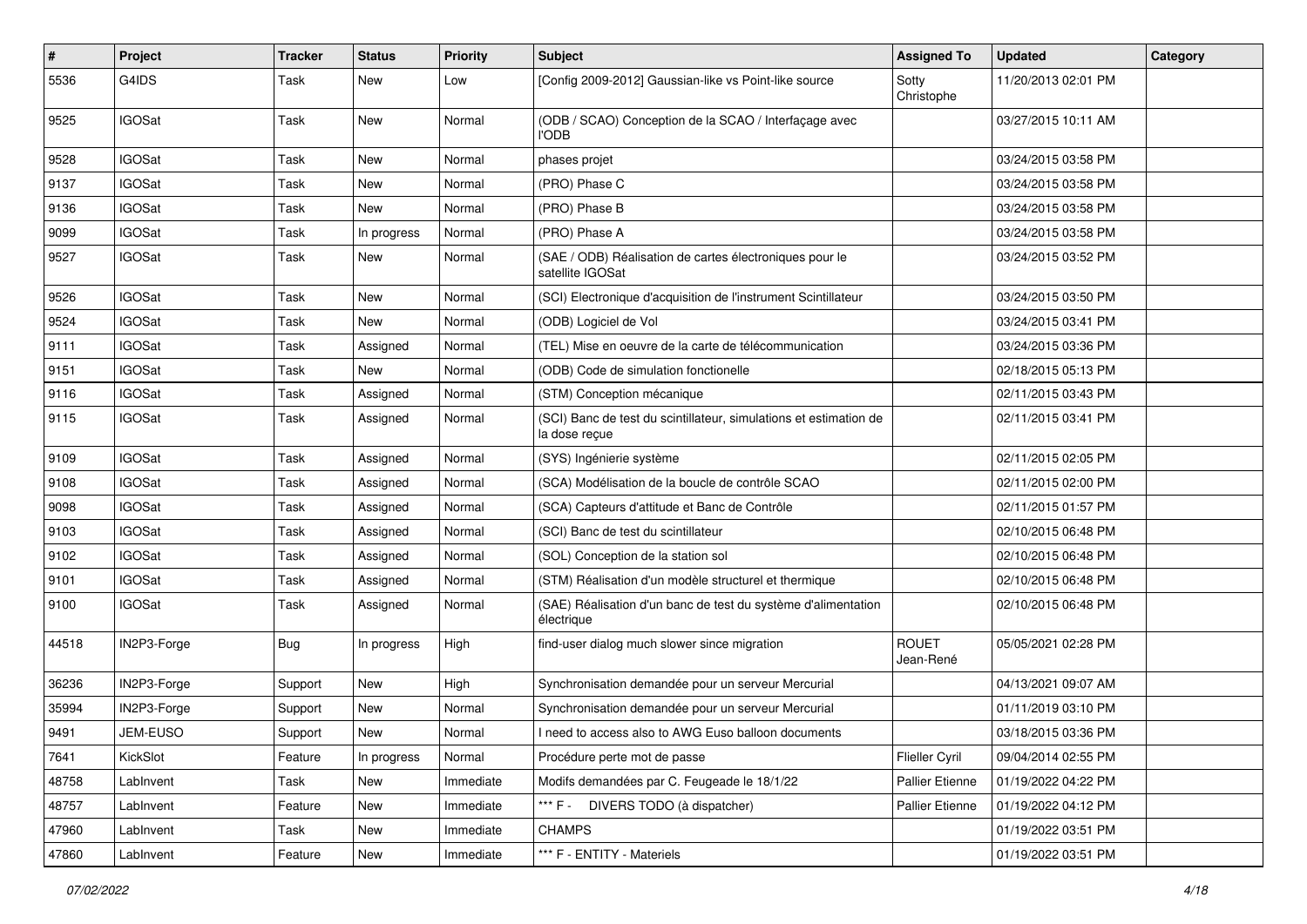| $\vert$ # | <b>Project</b> | <b>Tracker</b> | <b>Status</b> | <b>Priority</b> | <b>Subject</b>                                                                                                 | <b>Assigned To</b> | <b>Updated</b>      | Category |
|-----------|----------------|----------------|---------------|-----------------|----------------------------------------------------------------------------------------------------------------|--------------------|---------------------|----------|
| 47890     | LabInvent      | Task           | New           | High            | Commander (demande achat)                                                                                      |                    | 01/19/2022 03:48 PM |          |
| 47957     | LabInvent      | Feature        | New           | Normal          | *** F - ENTITY - Les GROUPES (de User ou Materiel) :<br>Thématique, Métier, Projet, Site (+ Pole ou Service ?) |                    | 12/13/2021 11:12 AM |          |
| 47861     | LabInvent      | Feature        | <b>New</b>    | Urgent          | *** F - ENTITY - Suivis (de Materiel ou User)                                                                  |                    | 12/13/2021 11:10 AM |          |
| 47862     | Lablnvent      | Feature        | New           | Normal          | *** F - ENTITY - Prets (de Materiel)                                                                           |                    | 12/13/2021 11:10 AM |          |
| 47895     | LabInvent      | Feature        | New           | Normal          | *** F - ENTITY - Documents attachés (à Materiel ou Suivi)                                                      |                    | 12/13/2021 11:09 AM |          |
| 48223     | Lablnvent      | Task           | New           | Normal          | instance perso (docker)                                                                                        |                    | 12/13/2021 11:08 AM |          |
| 47866     | LabInvent      | Feature        | New           | Urgent          | *** F - Installation                                                                                           |                    | 12/13/2021 11:08 AM |          |
| 47947     | LabInvent      | Task           | New           | High            | docker only                                                                                                    |                    | 12/13/2021 11:07 AM |          |
| 47926     | LabInvent      | Task           | <b>New</b>    | High            | Instance DEMO docker - à installer sur hyp2 puis sur VM<br>pweb3                                               |                    | 12/13/2021 11:07 AM |          |
| 47865     | Lablnvent      | Feature        | <b>New</b>    | Normal          | *** F - Configuration générale                                                                                 |                    | 12/13/2021 11:06 AM |          |
| 48222     | LabInvent      | Task           | New           | Normal          | (NEW func) Gérer Suivi d'un User                                                                               |                    | 12/13/2021 10:39 AM |          |
| 48005     | LabInvent      | Task           | New           | Normal          | <b>Bugfix toutes les Deprecated Errors</b>                                                                     |                    | 12/06/2021 02:37 PM |          |
| 47869     | Lablnvent      | Feature        | New           | Normal          | *** F - Tests                                                                                                  |                    | 12/06/2021 02:28 PM |          |
| 47946     | LabInvent      | Task           | New           | Normal          | classic only                                                                                                   |                    | 12/03/2021 09:50 AM |          |
| 47921     | LabInvent      | Feature        | New           | Immediate       | *** F - Framework CakePhp                                                                                      |                    | 12/02/2021 04:45 PM |          |
| 47922     | Lablnvent      | Task           | New           | Immediate       | Passer directement à v3.LAST (3.10.1)                                                                          |                    | 12/02/2021 04:45 PM |          |
| 47905     | LabInvent      | Task           | New           | Urgent          | Read (index & view) (generic)                                                                                  |                    | 12/01/2021 11:21 AM |          |
| 47899     | LabInvent      | Task           | New           | Urgent          | view (generic)                                                                                                 |                    | 12/01/2021 11:21 AM |          |
| 47875     | Lablnvent      | Feature        | New           | Urgent          | *** F - ENTITY GÉNÉRIQUE - Actions & Vues génériques (&<br>Refactorisation)                                    |                    | 12/01/2021 11:21 AM |          |
| 47903     | LabInvent      | Task           | <b>New</b>    | Urgent          | Rappels automatiques pour les suivis récurrents (périodiques)                                                  |                    | 12/01/2021 11:17 AM |          |
| 47901     | LabInvent      | Task           | New           | Urgent          | Read (view & index)                                                                                            |                    | 12/01/2021 11:17 AM |          |
| 47873     | LabInvent      | Task           | New           | Normal          | Model (Entity & Table)                                                                                         |                    | 12/01/2021 09:37 AM |          |
| 47966     | Lablnvent      | Task           | New           | Normal          | Ajouter test Commande (avec devis joint)                                                                       |                    | 11/30/2021 04:17 PM |          |
| 47912     | LabInvent      | Task           | New           | High            | (VUE) Elements et Helper                                                                                       |                    | 11/30/2021 03:51 PM |          |
| 47914     | LabInvent      | Task           | <b>New</b>    | High            | index (generic)                                                                                                |                    | 11/30/2021 03:50 PM |          |
| 47906     | LabInvent      | Task           | New           | Urgent          | Champs virtuels                                                                                                |                    | 11/30/2021 03:50 PM |          |
| 47897     | LabInvent      | Task           | New           | High            | *** F - Stats (Users)                                                                                          |                    | 11/30/2021 03:48 PM |          |
| 47942     | LabInvent      | Task           | New           | High            | index (generic)                                                                                                |                    | 11/30/2021 03:48 PM |          |
| 47937     | LabInvent      | Task           | New           | High            | Read (index & view) (generic ?)                                                                                |                    | 11/30/2021 03:48 PM |          |
| 47927     | LabInvent      | Task           | New           | High            | A gérer via fichier conf YAML                                                                                  |                    | 11/30/2021 03:47 PM |          |
| 47867     | LabInvent      | Task           | New           | High            | *** F - Autorisations (Users)                                                                                  |                    | 11/30/2021 03:47 PM |          |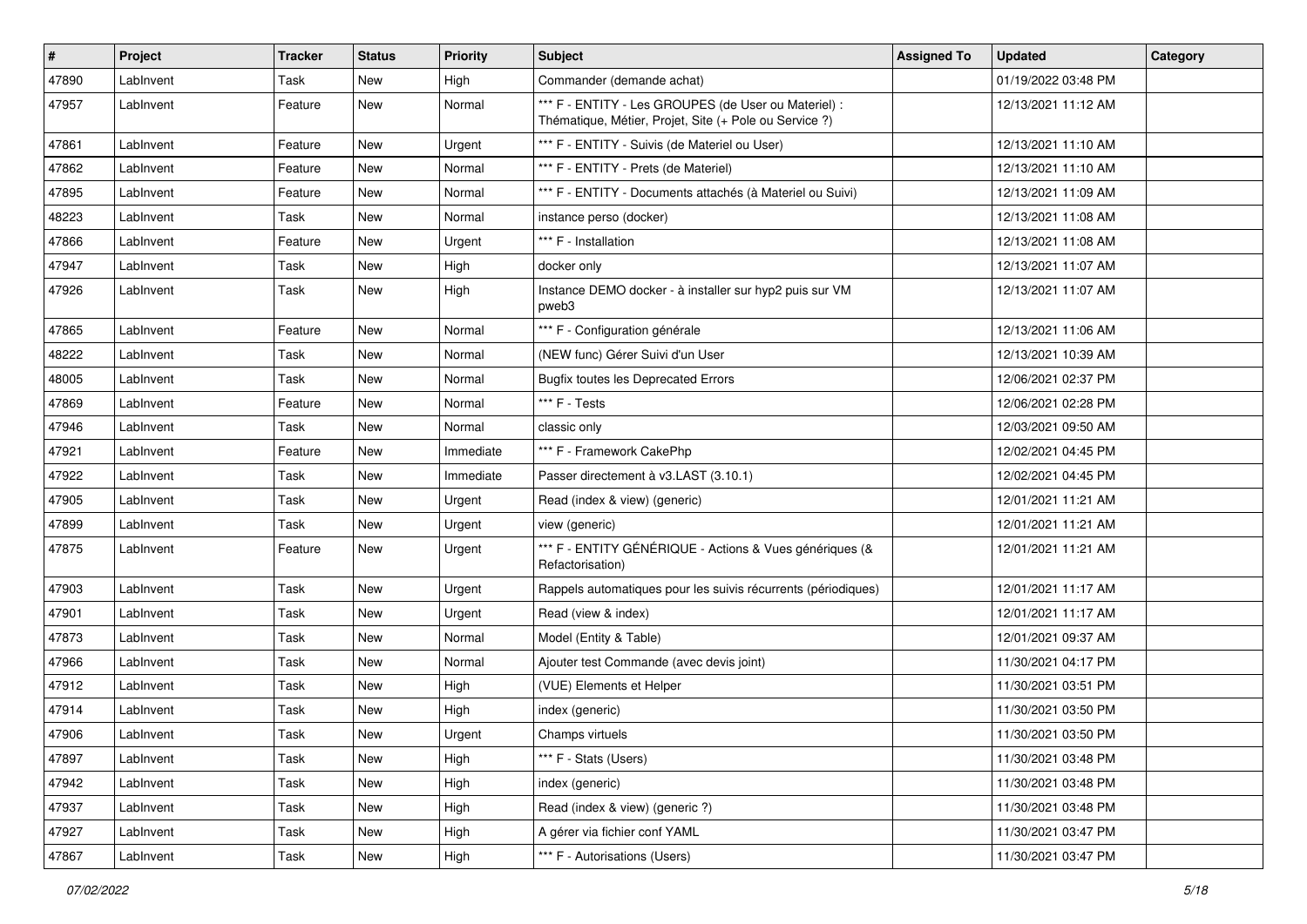| #     | Project   | <b>Tracker</b> | <b>Status</b> | <b>Priority</b> | <b>Subject</b>                                                                            | <b>Assigned To</b> | <b>Updated</b>      | Category |
|-------|-----------|----------------|---------------|-----------------|-------------------------------------------------------------------------------------------|--------------------|---------------------|----------|
| 47886 | LabInvent | Task           | New           | Urgent          | Notifications                                                                             |                    | 11/30/2021 03:45 PM |          |
| 47874 | LabInvent | Task           | <b>New</b>    | Urgent          | <b>Stats</b>                                                                              |                    | 11/30/2021 03:44 PM |          |
| 47878 | Lablnvent | Task           | New           | High            | Autres                                                                                    |                    | 11/30/2021 03:44 PM |          |
| 47884 | Lablnvent | Task           | New           | High            | partitionnement par Site (besoin IP2I/LMA)                                                |                    | 11/30/2021 03:43 PM |          |
| 47877 | Lablnvent | Task           | New           | High            | find (search)                                                                             |                    | 11/30/2021 03:43 PM |          |
| 47952 | LabInvent | Task           | New           | High            | Ecran d'accueil à restructurer                                                            |                    | 11/30/2021 03:43 PM |          |
| 47936 | LabInvent | Task           | New           | High            | 3-4 - TBO & ARCHIVED                                                                      |                    | 11/30/2021 03:43 PM |          |
| 47934 | Lablnvent | Task           | New           | High            | LIFECYCLE (Status) : CREATED => (TBO) => VALIDATED =><br>TBA $\Rightarrow$ ARCHIVED       |                    | 11/30/2021 03:43 PM |          |
| 47863 | Lablnvent | Feature        | <b>New</b>    | High            | *** F - ENTITY - Users                                                                    |                    | 11/30/2021 03:43 PM |          |
| 47882 | LabInvent | Task           | New           | High            | Delete - delete                                                                           |                    | 11/30/2021 03:42 PM |          |
| 47881 | LabInvent | Task           | New           | High            | Read - view                                                                               |                    | 11/30/2021 03:42 PM |          |
| 47876 | Lablnvent | Task           | <b>New</b>    | High            | CRUD                                                                                      |                    | 11/30/2021 03:42 PM |          |
| 47872 | LabInvent | Task           | New           | High            | Actions & Vues                                                                            |                    | 11/30/2021 03:42 PM |          |
| 47879 | LabInvent | Task           | New           | High            | Create/Update - add edit                                                                  |                    | 11/30/2021 03:42 PM |          |
| 47870 | Lablnvent | Task           | New           | Normal          | Tests (Materiels)                                                                         |                    | 11/30/2021 03:38 PM |          |
| 47962 | Lablnvent | Task           | New           | Urgent          | (IRAP only) re-install inventirap avec php7                                               |                    | 11/30/2021 03:17 PM |          |
| 47951 | Lablnvent | Feature        | <b>New</b>    | Normal          | *** F - Etiquettes & Imprimantes                                                          |                    | 11/30/2021 01:42 PM |          |
| 47913 | LabInvent | Task           | New           | Normal          | ROLES (profils)                                                                           |                    | 11/30/2021 01:39 PM |          |
| 47868 | LabInvent | Task           | <b>New</b>    | Normal          | *** F - Super Entité (AppController, AppTable)                                            |                    | 11/30/2021 01:34 PM |          |
| 47885 | Lablnvent | Task           | New           | Normal          | filtrage (voir formulaire index)                                                          |                    | 11/30/2021 01:30 PM |          |
| 47883 | Lablnvent | Task           | <b>New</b>    | Normal          | formulaire de recherche multi-critères                                                    |                    | 11/30/2021 01:30 PM |          |
| 47871 | Lablnvent | Task           | <b>New</b>    | Normal          | Autorisations                                                                             |                    | 11/30/2021 01:29 PM |          |
| 47954 | LabInvent | Task           | New           | Normal          | 1 - CREATED                                                                               |                    | 11/30/2021 01:27 PM |          |
| 47953 | Lablnvent | Task           | <b>New</b>    | Normal          | 2a - TOBEORDERED (optionnel)                                                              |                    | 11/30/2021 01:27 PM |          |
| 47935 | Lablnvent | Task           | <b>New</b>    | Normal          | 2b - VALIDATED                                                                            |                    | 11/30/2021 01:27 PM |          |
| 47930 | LabInvent | Task           | New           | Normal          | *** F - ENTITY - QrCode                                                                   |                    | 11/30/2021 01:26 PM |          |
| 47907 | LabInvent | Task           | New           | Normal          | *** F - Config YAML (champs materiels) : champs obligatoires,<br>recommandés, ou readonly |                    | 11/30/2021 01:25 PM |          |
| 47893 | LabInvent | Task           | New           | Normal          | Views                                                                                     |                    | 11/30/2021 01:21 PM |          |
| 47889 | LabInvent | Task           | New           | Normal          | Changer statut - setStatusTo*()                                                           |                    | 11/30/2021 01:19 PM |          |
| 47880 | LabInvent | Task           | New           | Normal          | Read - index                                                                              |                    | 11/30/2021 01:16 PM |          |
| 47932 | LabInvent | Feature        | New           | Normal          | *** F - DOC (documentation)                                                               |                    | 11/30/2021 01:10 PM |          |
| 47959 | Lablnvent | Task           | New           | Normal          | *** F - ENTITY - Fournisseurs                                                             |                    | 11/30/2021 12:57 PM |          |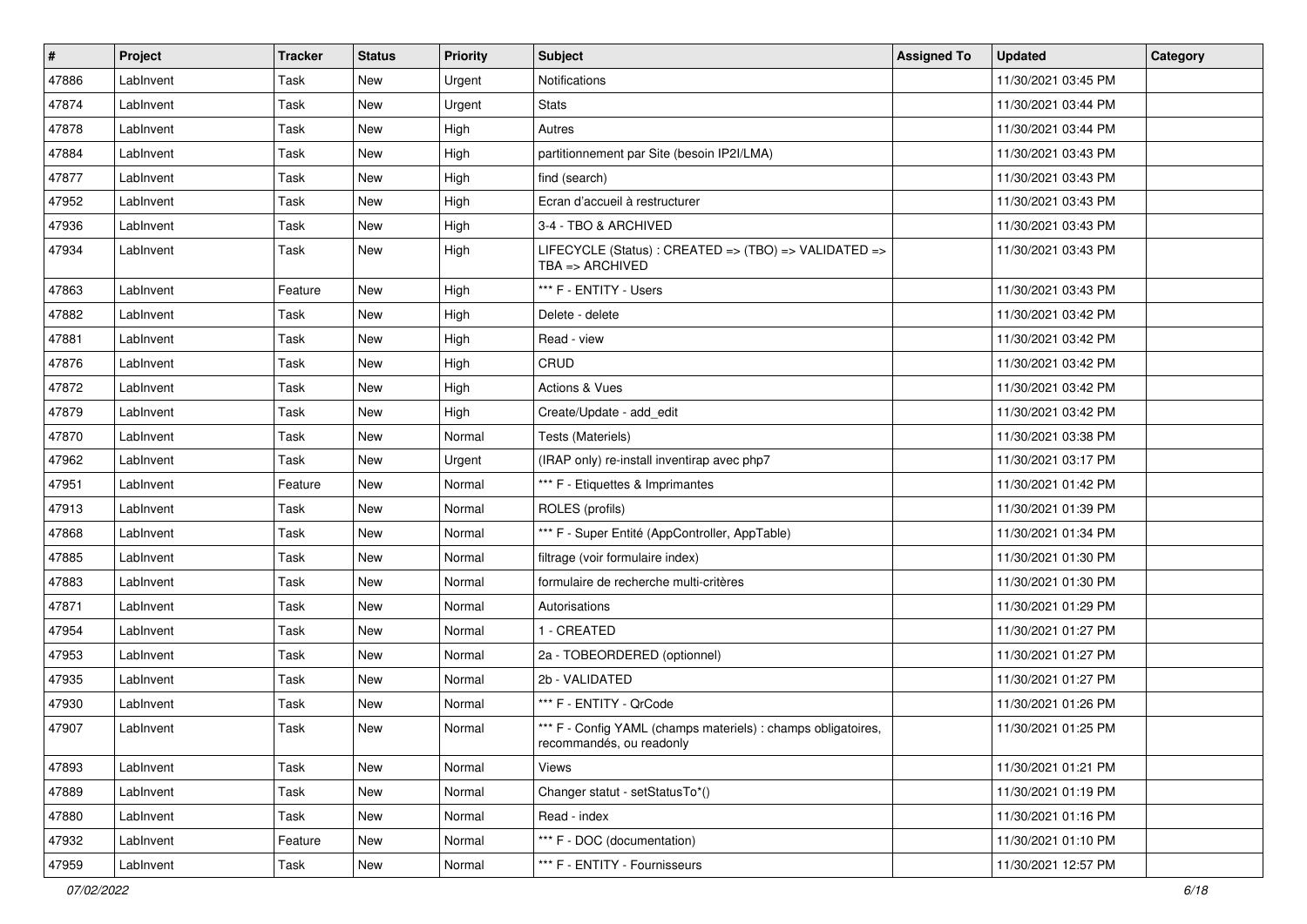| $\vert$ # | Project   | <b>Tracker</b> | <b>Status</b> | <b>Priority</b> | Subject                                                                                                                   | <b>Assigned To</b> | <b>Updated</b>      | Category                      |
|-----------|-----------|----------------|---------------|-----------------|---------------------------------------------------------------------------------------------------------------------------|--------------------|---------------------|-------------------------------|
| 47864     | LabInvent | Feature        | New           | Normal          | *** F - ENTITY - Autres                                                                                                   |                    | 11/30/2021 12:57 PM |                               |
| 47958     | LabInvent | Task           | <b>New</b>    | Normal          | delete (generic)                                                                                                          |                    | 11/30/2021 12:47 PM |                               |
| 47950     | LabInvent | Task           | New           | Normal          | DB complète à mettre à jour                                                                                               |                    | 11/30/2021 12:26 PM |                               |
| 47945     | LabInvent | Task           | New           | Normal          | <b>ALL</b>                                                                                                                |                    | 11/30/2021 12:23 PM |                               |
| 47925     | LabInvent | Task           | <b>New</b>    | Normal          | (après cakephp v4) Passer à Php 8                                                                                         |                    | 11/30/2021 11:48 AM |                               |
| 47924     | LabInvent | Task           | New           | Normal          | (après 3.9) Passer à v4                                                                                                   |                    | 11/30/2021 11:48 AM |                               |
| 47911     | LabInvent | Task           | <b>New</b>    | Normal          | Create/Update (add edit generic)                                                                                          |                    | 11/30/2021 11:04 AM |                               |
| 41294     | Lavoisier | Feature        | New           | High            | add support for attribute @null in namespace<br>http://software.in2p3.fr/lavoisier/tables.xsd                             | Reynaud<br>Sylvain | 09/25/2020 03:38 PM | Engine                        |
| 37910     | Lavoisier | Feature        | <b>New</b>    | High            | do not log AdaptorException when they are already sent to the<br>user                                                     |                    | 07/25/2019 09:41 AM |                               |
| 37461     | Lavoisier | Feature        | <b>New</b>    | Normal          | add support for jdk 11                                                                                                    |                    | 04/25/2019 01:53 PM |                               |
| 35692     | Lavoisier | Bug            | <b>New</b>    | Normal          | namespace not removed for a given use-case                                                                                |                    | 11/27/2018 05:35 PM |                               |
| 34801     | Lavoisier | Feature        | <b>New</b>    | Normal          | add support for attribute @if in element view/variable                                                                    |                    | 07/31/2018 12:57 PM |                               |
| 33857     | Lavoisier | Bug            | <b>New</b>    | Normal          | post-processors namespace mapping must be defined in view                                                                 |                    | 06/18/2018 01:29 PM | Engine                        |
| 33350     | Lavoisier | Feature        | <b>New</b>    | Low             | add a XPath function multireplace()                                                                                       |                    | 05/31/2018 03:49 PM | Engine                        |
| 32928     | Lavoisier | Feature        | New           | Normal          | support enumeration in route.properties                                                                                   |                    | 05/18/2018 02:23 PM | Service                       |
| 11484     | Lavoisier | Feature        | <b>New</b>    | Low             | improve command "lavoisier-upgrade.sh"                                                                                    |                    | 04/10/2018 11:06 AM |                               |
| 30741     | Lavoisier | Feature        | New           | Low             | add research button on web site                                                                                           |                    | 04/04/2018 10:53 AM | Doc                           |
| 30735     | Lavoisier | Feature        | New           | Low             | write documentation about the admin web console                                                                           |                    | 04/04/2018 10:52 AM | Doc                           |
| 29154     | Lavoisier | Bug            | New           | Normal          | wrong context when mixing <element-create-as-parent> and<br/><element-create></element-create></element-create-as-parent> | Reynaud<br>Sylvain | 03/06/2018 11:09 AM | <b>XML Template</b><br>Engine |
| 27576     | Lavoisier | Feature        | <b>New</b>    | Normal          | add a parameter "priority" on WhenCreatedTrigger                                                                          |                    | 02/02/2018 03:18 PM | Engine                        |
| 27570     | Lavoisier | Feature        | New           | Normal          | Notified Trigger should bypass attribute @ignore-during                                                                   |                    | 02/02/2018 03:05 PM | Engine                        |
| 27459     | Lavoisier | Bug            | New           | Normal          | namespace disappear when root node is renamed                                                                             | Reynaud<br>Sylvain | 01/31/2018 02:44 PM | <b>XML Template</b><br>Engine |
| 26907     | Lavoisier | Feature        | <b>New</b>    | Normal          | implement XPath function format-number()                                                                                  |                    | 01/10/2018 03:18 PM | <b>XML Template</b><br>Engine |
| 26766     | Lavoisier | <b>Bug</b>     | New           | Low             | prefix-namespace mapping is moved to the wrong node                                                                       | Reynaud<br>Sylvain | 01/03/2018 05:32 PM | <b>XML Template</b><br>Engine |
| 20738     | Lavoisier | <b>Bug</b>     | New           | Low             | Stacktrace                                                                                                                |                    | 08/30/2017 10:39 AM | Stacktrace                    |
| 11915     | Lavoisier | Feature        | New           | Normal          | change the parameters of plugin ChartRenderer                                                                             |                    | 02/05/2016 12:25 PM | Adaptors                      |
| 11100     | Lavoisier | Bug            | New           | Normal          | <element-ignore> should not remove the namespace<br/>declaration (xmlns)</element-ignore>                                 |                    | 10/16/2015 01:48 PM | <b>XML Template</b><br>Engine |
| 10315     | Lavoisier | Feature        | New           | Normal          | Index size of IndexedFileCache plugin is limited by the max<br>number of inodes                                           |                    | 07/07/2015 10:12 AM | Adaptors                      |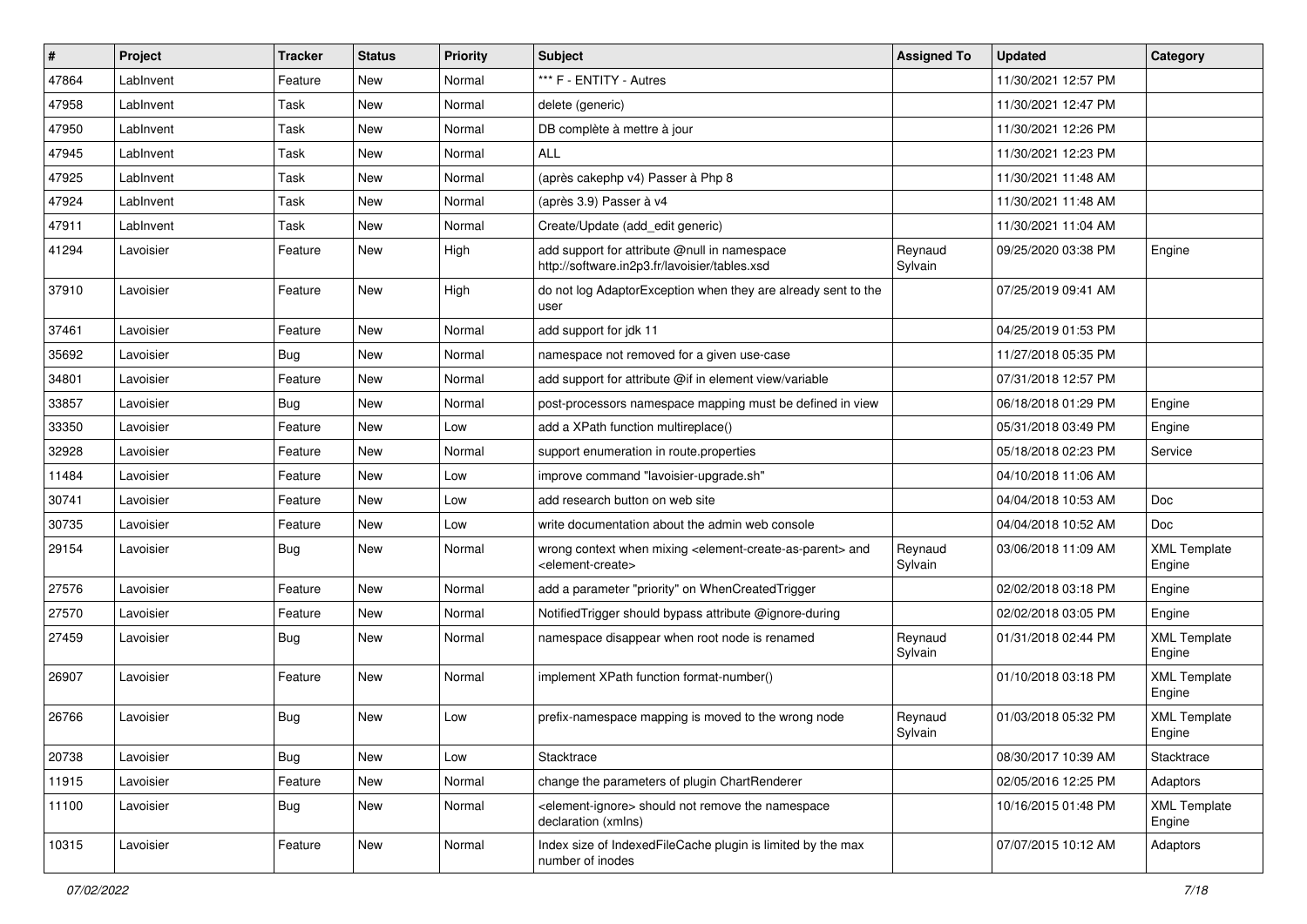| #    | Project   | <b>Tracker</b> | <b>Status</b> | <b>Priority</b> | <b>Subject</b>                                                                                                              | <b>Assigned To</b> | <b>Updated</b>      | Category                      |
|------|-----------|----------------|---------------|-----------------|-----------------------------------------------------------------------------------------------------------------------------|--------------------|---------------------|-------------------------------|
| 9799 | Lavoisier | Feature        | <b>New</b>    | Normal          | esxl function missing : add-duration                                                                                        |                    | 04/30/2015 11:00 AM |                               |
| 9778 | Lavoisier | Feature        | New           | Normal          | support cookies in HTTPConnector                                                                                            |                    | 04/28/2015 01:39 PM | Adaptors                      |
| 9704 | Lavoisier | Feature        | New           | Normal          | add option --override to lavoisier-upgrade.sh                                                                               |                    | 04/15/2015 10:07 AM |                               |
| 9624 | Lavoisier | Feature        | New           | Normal          | when cache is empty and being built, user queries should be<br>waiting for it rather than failing                           |                    | 04/01/2015 06:30 PM | Engine                        |
| 9623 | Lavoisier | Bug            | <b>New</b>    | Normal          | SynchronousCacheConnector stays in building state until the<br>calling view is finished                                     |                    | 04/01/2015 06:21 PM | Adaptors                      |
| 9622 | Lavoisier | Feature        | New           | Normal          | add links to fallback views into view "dependencies"                                                                        |                    | 04/01/2015 06:19 PM | Console                       |
| 9607 | Lavoisier | Feature        | New           | Normal          | Add SAML 2.0 support in Lavoisier                                                                                           |                    | 04/01/2015 11:32 AM | Adaptors                      |
| 9606 | Lavoisier | Feature        | New           | High            | add attribute @encoding to element <connector></connector>                                                                  |                    | 03/31/2015 06:29 PM | Engine                        |
| 9564 | Lavoisier | Feature        | New           | Normal          | reorganize <pre-renderer> section</pre-renderer>                                                                            |                    | 03/30/2015 10:37 AM | Engine                        |
| 9562 | Lavoisier | Feature        | <b>New</b>    | Normal          | re-implement <pre-renderers> in streaming mode</pre-renderers>                                                              |                    | 03/30/2015 10:32 AM | Engine                        |
| 9563 | Lavoisier | Feature        | <b>New</b>    | Normal          | support <elements-ignore> into <element-create-as-parent></element-create-as-parent></elements-ignore>                      |                    | 03/30/2015 10:30 AM | <b>XML Template</b><br>Engine |
| 9560 | Lavoisier | Feature        | <b>New</b>    | Normal          | SurroundSerializer should ignore header lines (starting with )</td <td></td> <td>03/30/2015 10:17 AM</td> <td>Adaptors</td> |                    | 03/30/2015 10:17 AM | Adaptors                      |
| 9559 | Lavoisier | Feature        | New           | Normal          | develop a TextRenderer plugin                                                                                               |                    | 03/30/2015 10:15 AM | Adaptors                      |
| 9496 | Lavoisier | Feature        | New           | High            | upgrade to more recent version of JSW                                                                                       |                    | 03/18/2015 06:34 PM | <b>Build</b>                  |
| 9467 | Lavoisier | Feature        | New           | Normal          | improve flexibility of JSONRenderer                                                                                         |                    | 03/16/2015 01:54 PM | Adaptors                      |
| 7460 | Lavoisier | Feature        | New           | High            | support HTTP proxy                                                                                                          |                    | 02/17/2015 01:04 PM |                               |
| 7461 | Lavoisier | Feature        | <b>New</b>    | High            | add XPath function url()                                                                                                    |                    | 02/17/2015 01:04 PM | Engine                        |
| 9086 | Lavoisier | Feature        | New           | High            | enable refreshing all notifiable caches with one single click                                                               |                    | 02/09/2015 12:37 PM | Console                       |
| 8817 | Lavoisier | Feature        | New           | Normal          | develop a XML template optimizer                                                                                            |                    | 12/19/2014 05:10 PM | <b>XML Template</b><br>Engine |
| 8405 | Lavoisier | Feature        | New           | Normal          | implement XPath function choose_not_null(arg1, arg2)                                                                        |                    | 10/30/2014 02:21 PM | Engine                        |
| 8404 | Lavoisier | Feature        | New           | Normal          | support parameters in <pre-renderers></pre-renderers>                                                                       |                    | 10/30/2014 11:03 AM | Engine                        |
| 8380 | Lavoisier | Bug            | <b>New</b>    | Normal          | remove attribute @evaluated from generated adaptors<br>documentation                                                        |                    | 10/28/2014 04:51 PM | Doc                           |
| 8379 | Lavoisier | Bug            | <b>New</b>    | Normal          | NullPointerException at startup                                                                                             |                    | 10/28/2014 04:49 PM |                               |
| 8261 | Lavoisier | Feature        | New           | Normal          | support attribute @out-xpath on <element></element>                                                                         |                    | 10/17/2014 07:15 PM | <b>XML Template</b><br>Engine |
| 8260 | Lavoisier | Feature        | New           | Normal          | develop plugin ElementProcessor                                                                                             |                    | 10/17/2014 07:10 PM | Adaptors                      |
| 8259 | Lavoisier | Feature        | New           | Normal          | support parameter "renderer" in ZipRenderer and<br>GZipRenderer                                                             |                    | 10/17/2014 07:08 PM | Adaptors                      |
| 8258 | Lavoisier | Feature        | New           | Normal          | add attribute @default to <renderers></renderers>                                                                           |                    | 10/17/2014 07:07 PM | Engine                        |
| 8241 | Lavoisier | Feature        | New           | Normal          | improve dropdown list of view "form"                                                                                        |                    | 10/15/2014 06:05 PM | Engine                        |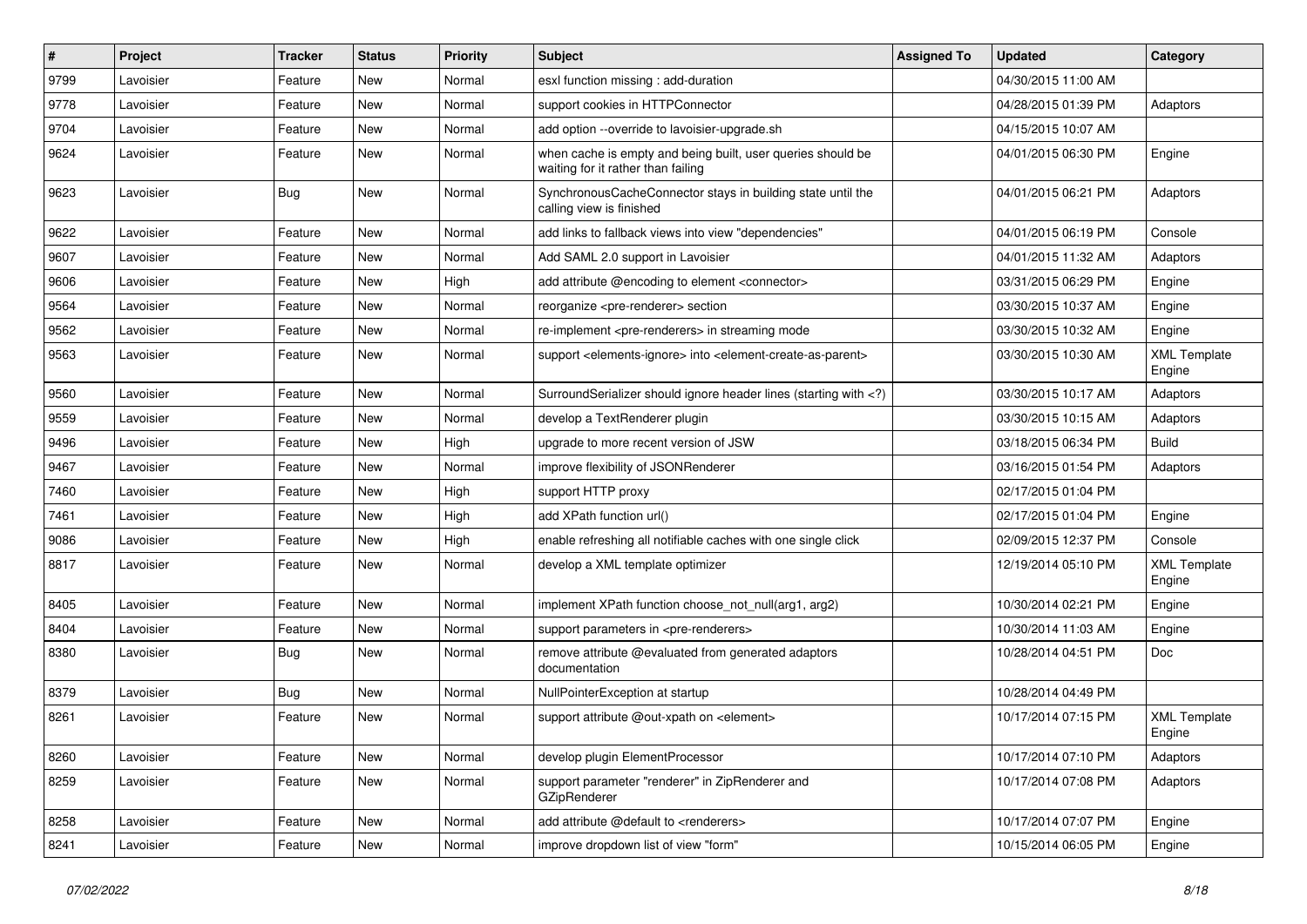| $\sharp$ | Project   | <b>Tracker</b> | <b>Status</b> | <b>Priority</b> | <b>Subject</b>                                                                          | <b>Assigned To</b> | <b>Updated</b>      | Category                       |
|----------|-----------|----------------|---------------|-----------------|-----------------------------------------------------------------------------------------|--------------------|---------------------|--------------------------------|
| 8240     | Lavoisier | Feature        | New           | Normal          | LDAPConnector/LDIFSerializer should generate data in DSML<br>format                     |                    | 10/15/2014 06:02 PM | Adaptors                       |
| 8217     | Lavoisier | <b>Bug</b>     | New           | Normal          | Logo demo view seems broken                                                             |                    | 10/13/2014 02:06 PM |                                |
| 8172     | Lavoisier | Feature        | New           | Normal          | support XPath function append()                                                         |                    | 10/06/2014 10:43 AM | <b>XML</b> Template<br>Engine  |
| 8132     | Lavoisier | Feature        | New           | Normal          | support attribute @first-child-attributes in <element></element>                        |                    | 09/30/2014 04:28 PM |                                |
| 8055     | Lavoisier | Bug            | New           | Normal          | view "debug" fails when Lavoisier is installed in a directory with<br>special character |                    | 09/19/2014 05:02 PM |                                |
| 7811     | Lavoisier | Feature        | <b>New</b>    | Normal          | support server-side argument validation with XPath                                      |                    | 07/30/2014 05:05 PM |                                |
| 7649     | Lavoisier | Feature        | <b>New</b>    | Normal          | develop a XMLTemplateProcessor plugin                                                   |                    | 07/04/2014 05:52 PM | Adaptors                       |
| 7619     | Lavoisier | Feature        | New           | Normal          | replace @INCLUDES with #include in properties files                                     |                    | 07/04/2014 11:17 AM | Engine                         |
| 7566     | Lavoisier | <b>Bug</b>     | New           | Low             | fields of view "form" are disabled when they have default value                         |                    | 06/27/2014 04:53 PM | Console                        |
| 7465     | Lavoisier | <b>Bug</b>     | <b>New</b>    | Normal          | fix all the relative URL used by the web console                                        |                    | 06/17/2014 04:57 PM | Console                        |
| 7464     | Lavoisier | Feature        | <b>New</b>    | Normal          | replace XSL with HTML template in web console                                           |                    | 06/17/2014 04:55 PM | Console                        |
| 7463     | Lavoisier | Feature        | New           | Normal          | add attribute tpl:url.                                                                  |                    | 06/17/2014 04:54 PM | <b>HTML Template</b><br>Engine |
| 7325     | Lavoisier | Feature        | <b>New</b>    | Normal          | support filtering dependencies graph by categories                                      |                    | 06/04/2014 05:14 PM | Console                        |
| 6864     | Lavoisier | Feature        | <b>New</b>    | Low             | support IP v6 in adaptor IPAddressAuthenticator                                         | Schwarz Lionel     | 04/15/2014 02:11 PM | Adaptors                       |
| 6687     | Lavoisier | Feature        | New           | Low             | develop a CronTrigger                                                                   |                    | 03/27/2014 04:36 PM | Adaptors                       |
| 6325     | Lavoisier | Feature        | New           | Low             | enable limiting the maximum output size                                                 |                    | 03/24/2014 10:40 AM | Engine                         |
| 6353     | Lavoisier | Feature        | New           | Low             | support new parameter type "Language"                                                   |                    | 03/24/2014 10:40 AM | Engine                         |
| 6260     | Lavoisier | Feature        | New           | Low             | support introspection of view-template                                                  |                    | 03/24/2014 10:40 AM | Engine                         |
| 6303     | Lavoisier | Feature        | <b>New</b>    | Low             | support attributes @package and @id on <config></config>                                |                    | 03/24/2014 10:31 AM | Engine                         |
| 4906     | Lavoisier | Feature        | New           | Low             | XPath2SQLTemplate : add support for SQL functions                                       |                    | 03/24/2014 10:26 AM | Adaptors                       |
| 4905     | Lavoisier | Feature        | New           | Low             | XPath2SQLTemplate : add support for XPath functions                                     |                    | 03/24/2014 10:26 AM | Adaptors                       |
| 4904     | Lavoisier | Feature        | <b>New</b>    | Low             | XPath2SQLTemplate : add support for ORDER BY                                            |                    | 03/24/2014 10:26 AM | Adaptors                       |
| 4871     | Lavoisier | Feature        | New           | Low             | ExcelSerializer                                                                         |                    | 03/24/2014 10:26 AM | Adaptors                       |
| 4870     | Lavoisier | Feature        | New           | Low             | BinarySerializer                                                                        |                    | 03/24/2014 10:26 AM | Adaptors                       |
| 5090     | Lavoisier | Feature        | New           | Low             | add new adaptor type : <writer></writer>                                                |                    | 03/24/2014 10:26 AM | Engine                         |
| 4867     | Lavoisier | Feature        | New           | Low             | ScalaProcessor                                                                          |                    | 03/24/2014 10:26 AM | Adaptors                       |
| 4866     | Lavoisier | Feature        | New           | Low             | <b>XQueryConnector</b>                                                                  |                    | 03/24/2014 10:26 AM | Adaptors                       |
| 4865     | Lavoisier | Feature        | New           | Low             | support remote connection in JMXConnector                                               |                    | 03/24/2014 10:26 AM | Adaptors                       |
| 4863     | Lavoisier | Feature        | New           | Low             | YAMLRenderer                                                                            |                    | 03/24/2014 10:26 AM | Adaptors                       |
| 6360     | Lavoisier | Feature        | New           | Low             | develop a EntriesProcessor (or a EntriesRenderer)                                       |                    | 03/05/2014 03:22 PM | Adaptors                       |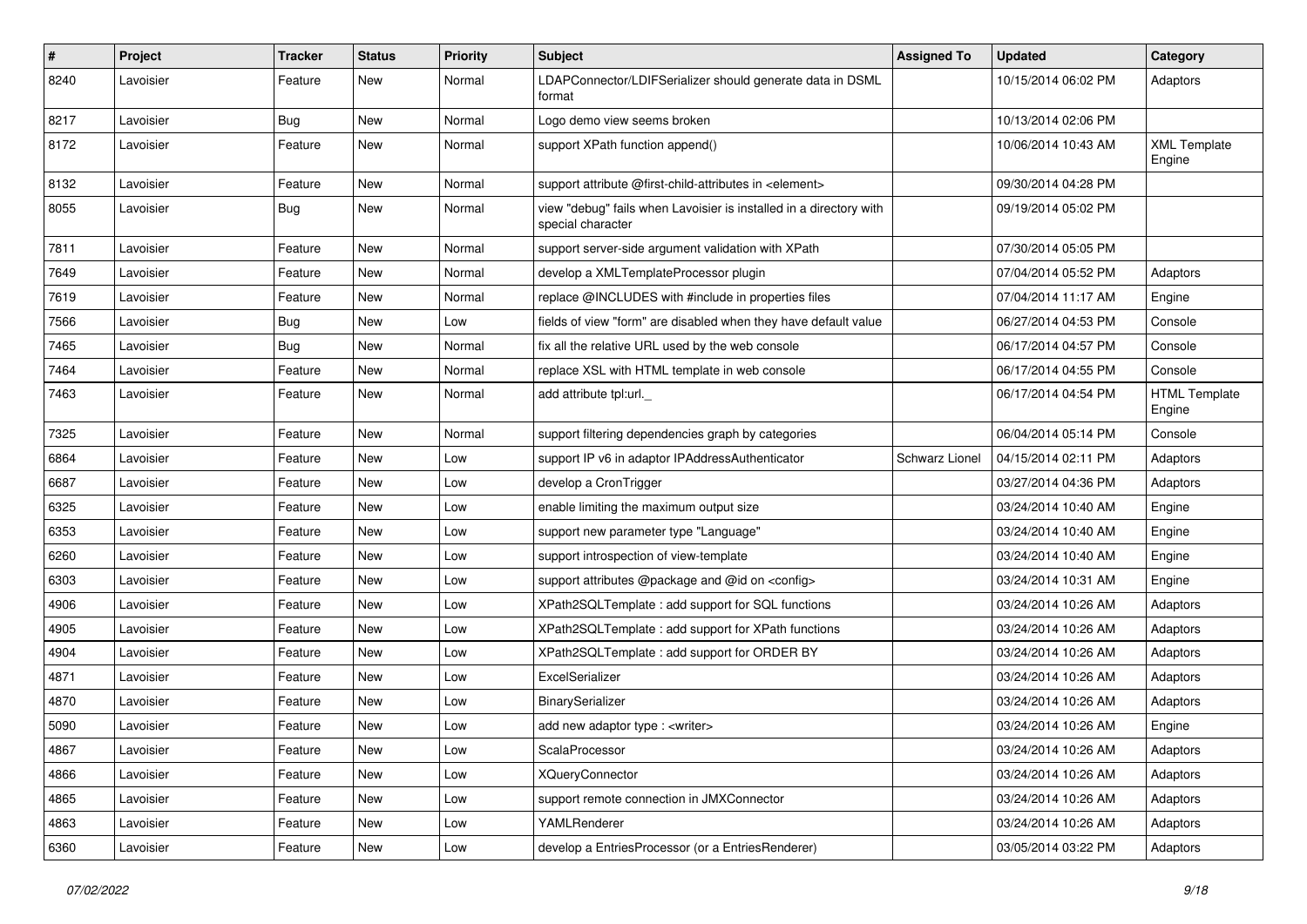| $\sharp$ | Project                           | <b>Tracker</b> | <b>Status</b> | <b>Priority</b> | <b>Subject</b>                                                                            | <b>Assigned To</b>    | <b>Updated</b>      | Category |
|----------|-----------------------------------|----------------|---------------|-----------------|-------------------------------------------------------------------------------------------|-----------------------|---------------------|----------|
| 4934     | Lavoisier                         | Feature        | New           | Low             | implement some additional cache adaptors                                                  |                       | 02/07/2014 04:59 PM | Adaptors |
| 5009     | Lavoisier                         | Feature        | <b>New</b>    | Low             | <b>ICalRenderer</b>                                                                       |                       | 01/21/2014 06:02 PM | Adaptors |
| 5008     | Lavoisier                         | Feature        | New           | LOW             | <b>ICalSerializer</b>                                                                     |                       | 01/21/2014 06:01 PM | Adaptors |
| 5558     | Lavoisier                         | Feature        | New           | Low             | add XPath function build xpath()                                                          |                       | 11/29/2013 09:58 AM | Engine   |
| 5525     | Lavoisier                         | Feature        | Assigned      | Low             | enable configuring trust-store with a directory                                           | <b>Schwarz Lionel</b> | 11/19/2013 03:16 PM | Service  |
| 5477     | Lavoisier                         | <b>Bug</b>     | Assigned      | Normal          | problem avec HTMLSerializer                                                               | Lequeux Olivier       | 11/15/2013 11:25 AM | Adaptors |
| 5442     | Lavoisier                         | Feature        | <b>New</b>    | LOW             | create a view 'stoppoint'                                                                 | Lequeux Olivier       | 10/29/2013 05:02 PM | Console  |
| 5051     | Lavoisier                         | Support        | New           | Normal          | Explain cache trigger workflow                                                            | Lequeux Olivier       | 09/13/2013 10:36 AM | Doc      |
| 17192    | LC <sub>2</sub>                   | <b>Bug</b>     | Assigned      | Normal          | The channel 1 is wrongly displayed as 0 even if correctly used                            | Lafage Vincent        | 03/16/2017 05:18 PM |          |
| 8369     | LC <sub>2</sub>                   | Feature        | <b>New</b>    | Normal          | Standardize by relying on GNU getopt instead of proprietary<br>cmdline                    | Lafage Vincent        | 10/27/2014 07:06 PM |          |
| 8099     | LC <sub>2</sub>                   | Feature        | New           | High            | Add business rule forbidding empty CRT-DSP configuration (at<br>least 1 manu per CRT DSP) | Lafage Vincent        | 10/27/2014 07:00 PM |          |
| 2112     | LC <sub>2</sub>                   | Feature        | New           | Low             | Rorc lib                                                                                  |                       | 04/08/2013 06:11 PM |          |
| 1258     | LC <sub>2</sub>                   | Support        | Assigned      | Low             | Better report of mute FRT                                                                 | Lafage Vincent        | 09/18/2012 06:15 PM |          |
| 2431     | LC <sub>2</sub>                   | Feature        | Assigned      | Normal          | Enforce stricter checks on startup precondition                                           | Lafage Vincent        | 02/03/2012 09:54 PM |          |
| 2373     | LC <sub>2</sub>                   | <b>Bug</b>     | Assigned      | Low             | Test of responsivity                                                                      | Lafage Vincent        | 12/20/2011 03:50 PM |          |
| 2118     | LC <sub>2</sub>                   | Feature        | <b>New</b>    | Low             | Prepare the Command Line Interface of validator to parse<br>rdRam                         | Lafage Vincent        | 10/20/2011 04:20 PM |          |
| 2076     | LC <sub>2</sub>                   | Feature        | <b>New</b>    | Low             | Finer grained report for boot Crocus script                                               |                       | 10/11/2011 02:18 PM |          |
| 1255     | LC <sub>2</sub>                   | Feature        | Assigned      | Low             | Provide proper Shared-Object name to libraries                                            | Lafage Vincent        | 01/17/2011 01:39 PM |          |
| 1254     | LC <sub>2</sub>                   | Feature        | Assigned      | Low             | Add Tooltip for the three LC2 modes                                                       | Lafage Vincent        | 01/17/2011 01:34 PM |          |
| 1253     | LC <sub>2</sub>                   | <b>Bug</b>     | Assigned      | Low             | use / harden checks of getline                                                            | Lafage Vincent        | 01/17/2011 01:32 PM |          |
| 1252     | LC <sub>2</sub>                   | <b>Bug</b>     | Assigned      | Low             | What is the proper Parsing Algorithm?                                                     | Lafage Vincent        | 01/17/2011 11:34 AM |          |
| 1235     | LC <sub>2</sub>                   | Bug            | Assigned      | Low             | shared-lib-calls-exit                                                                     | Lafage Vincent        | 01/13/2011 12:16 AM |          |
| 1232     | LC <sub>2</sub>                   | Feature        | Assigned      | Low             | Include parseCrocusVersion in the Crocus Thread                                           | Lafage Vincent        | 01/12/2011 12:18 AM |          |
| 1231     | LC <sub>2</sub>                   | Feature        | Assigned      | Low             | Include boot in the Crocus Thread                                                         | Lafage Vincent        | 01/12/2011 12:16 AM |          |
| 1156     | LC <sub>2</sub>                   | Feature        | Assigned      | High            | query Marc Status generation & validation options                                         | Lafage Vincent        | 12/07/2010 04:54 PM |          |
| 2109     | LPC Service Informatique          | Support        | New           | LOW             | imprimantes                                                                               | Jammes<br>Fabrice     | 10/19/2011 10:12 AM |          |
| 11561    | LST stereo trigger study          | Task           | New           | Normal          | Small-scale MC production for testing the effect of LST-MST<br>stereo trigger             | Hrupec Dario          | 04/15/2016 03:34 PM |          |
| 11452    | LSTCam low-level data<br>analysis | Task           | New           | High            | Definition of LST mini-camera tests                                                       | Nakajima<br>Daisuke   | 05/31/2018 04:54 PM |          |
| 31881    | Narval Standalone                 | Feature        | New           | Normal          | Logs de l'instance                                                                        | Théo Le Guen          | 04/24/2018 03:59 PM |          |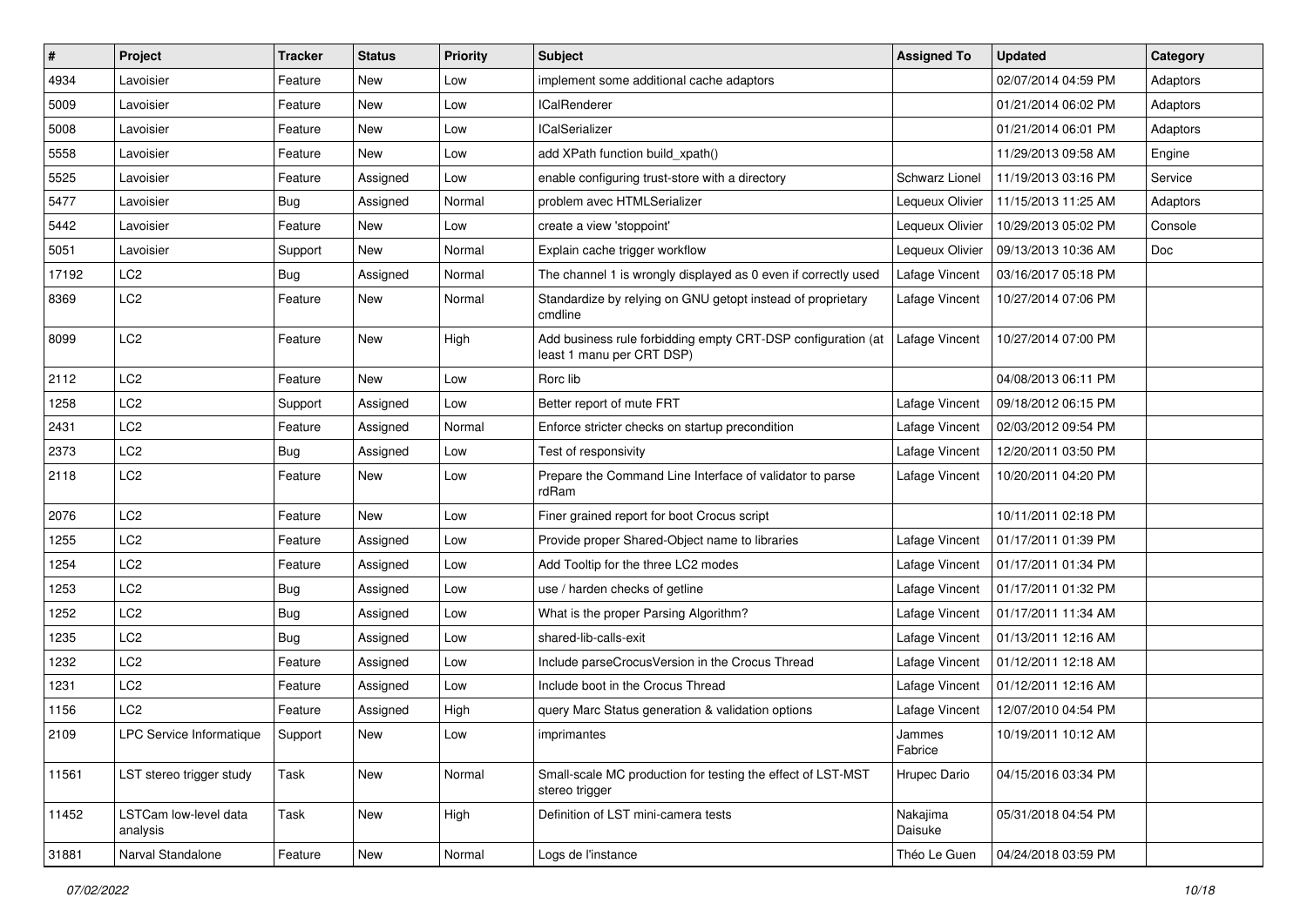| $\vert$ # | Project                 | <b>Tracker</b> | <b>Status</b> | <b>Priority</b> | <b>Subject</b>                                                            | <b>Assigned To</b>   | <b>Updated</b>                      | Category                        |
|-----------|-------------------------|----------------|---------------|-----------------|---------------------------------------------------------------------------|----------------------|-------------------------------------|---------------------------------|
| 35045     | operations-portal-users | Feature        | New           | Normal          | Tasks for the release                                                     |                      | 09/20/2018 10:48 AM                 | Others                          |
| 35044     | operations-portal-users | Feature        | New           | Normal          | New ROD dashboard                                                         |                      | 09/20/2018 10:42 AM                 | Dashboard                       |
| 23257     | operations-portal-users | Bug            | <b>New</b>    | Normal          | Downtime notification admin page                                          |                      | 10/25/2017 03:57 PM                 | Downtime<br>Notification        |
| 28        | Oval                    | Bug            | New           | LOW             | "oval validate" should remove differences in "oval log"                   | <b>Chamont David</b> | 12/08/2010 09:47 PM                 | Other                           |
| 1083      | Oval                    | Bug            | <b>New</b>    | Immediate       | oval log -gui                                                             |                      | 11/16/2010 11:45 AM                 | Command Line<br>Interface       |
| 1082      | Oval                    | Bug            | New           | Low             | NO DIFF                                                                   |                      | 11/16/2010 11:44 AM                 | Command Line<br>Interface       |
| 923       | Oval                    | Feature        | New           | Normal          | oval reset                                                                | <b>Chamont David</b> | 09/20/2010 05:16 PM                 | Other                           |
| 905       | Oval                    | Bug            | New           | Urgent          | Use of parenthesis in diffline regular expression                         | <b>Chamont David</b> | 09/14/2010 06:17 PM                 | Diff command                    |
| 597       | Oval                    | Feature        | <b>New</b>    | Normal          | YAML comme langage de configuration ?                                     |                      | 05/11/2010 01:36 PM                 |                                 |
| 174       | Oval                    | Feature        | New           | High            | oval run -o                                                               | <b>Chamont David</b> | 10/02/2009 02:47 PM                 | Run command                     |
| 172       | Oval                    | Bug            | New           | Urgent          | Automatic variables                                                       | <b>Chamont David</b> | 10/02/2009 02:24 PM                 | Run command                     |
| 37        | Oval                    | Feature        | New           | Low             | Automatically select the shell flavor                                     | <b>Chamont David</b> | 02/16/2009 07:44 PM                 | Implementation                  |
| 36        | Oval                    | Feature        | New           | LOW             | Extend tasks with begin/end directory commands                            | <b>Chamont David</b> | 02/16/2009 07:42 PM                 | Other                           |
| 35        | Oval                    | Feature        | <b>New</b>    | Normal          | Give less importance to the build step                                    | <b>Chamont David</b> | 02/16/2009 07:41 PM                 | Documentation                   |
| 34        | Oval                    | Feature        | New           | Normal          | Extend input/output control                                               | <b>Chamont David</b> | 02/16/2009 07:27 PM                 | Implementation                  |
| 33        | Oval                    | Feature        | New           | Normal          | Support for gzipped ref files                                             | <b>Chamont David</b> | 02/16/2009 07:23 PM                 | Diff command                    |
| 32        | Oval                    | Bug            | New           | Normal          | Write a more detailed configuration doc                                   | <b>Chamont David</b> | 02/16/2009 07:18 PM                 | Documentation                   |
| 31        | Oval                    | Feature        | New           | Normal          | Apply a command to a subdirectory subset?                                 | <b>Chamont David</b> | 02/16/2009 07:14 PM                 | Run command                     |
| 30        | Oval                    | Feature        | New           | High            | Use environments as targets to the step commands                          | <b>Chamont David</b> | 02/16/2009 07:12 PM                 | Run command                     |
| 29        | Oval                    | Feature        | New           | Low             | The build tool should handle directories?                                 | <b>Chamont David</b> | 02/16/2009 07:06 PM                 | Other                           |
| 21        | Oval                    | <b>Bug</b>     | New           | Normal          | What happens when a subdirectory is reused in several<br>environments?    | <b>Chamont David</b> | 02/16/2009 07:00 PM                 | OvalFile                        |
| 27        | Oval                    | Bug            | New           | LOW             | Some commands should not require a current valid directory                | <b>Chamont David</b> | 02/16/2009 06:51 PM                 | Site Customization<br>& Flavors |
| 26        | Oval                    | Bug            | <b>New</b>    | LOW             | Commands options not well propagated, when declared within<br>an OvalFile | <b>Chamont David</b> | 02/16/2009 06:50 PM                 | Implementation                  |
| 25        | Oval                    | <b>Bug</b>     | <b>New</b>    | LOW             | Temporary files after a crash                                             |                      | Chamont David   02/16/2009 06:46 PM | Implementation                  |
| 22        | Oval                    | <b>Bug</b>     | New           | Low             | Deliver messages when ISA fails                                           | <b>Chamont David</b> | 02/16/2009 06:22 PM                 | Implementation                  |
| 12978     | PEM                     | <b>Bug</b>     | New           | Low             | pem-sync pull                                                             |                      | 03/24/2016 05:11 PM                 |                                 |
| 12976     | PEM                     | Feature        | New           | Low             | pem-sync co_pem                                                           |                      | 03/24/2016 05:00 PM                 |                                 |
| 12975     | PEM                     | Feature        | New           | Normal          | pem-sync co_pem                                                           |                      | 03/24/2016 04:54 PM                 |                                 |
| 12974     | PEM                     | Feature        | New           | Normal          | pem-sync cp_pem                                                           |                      | 03/24/2016 04:52 PM                 |                                 |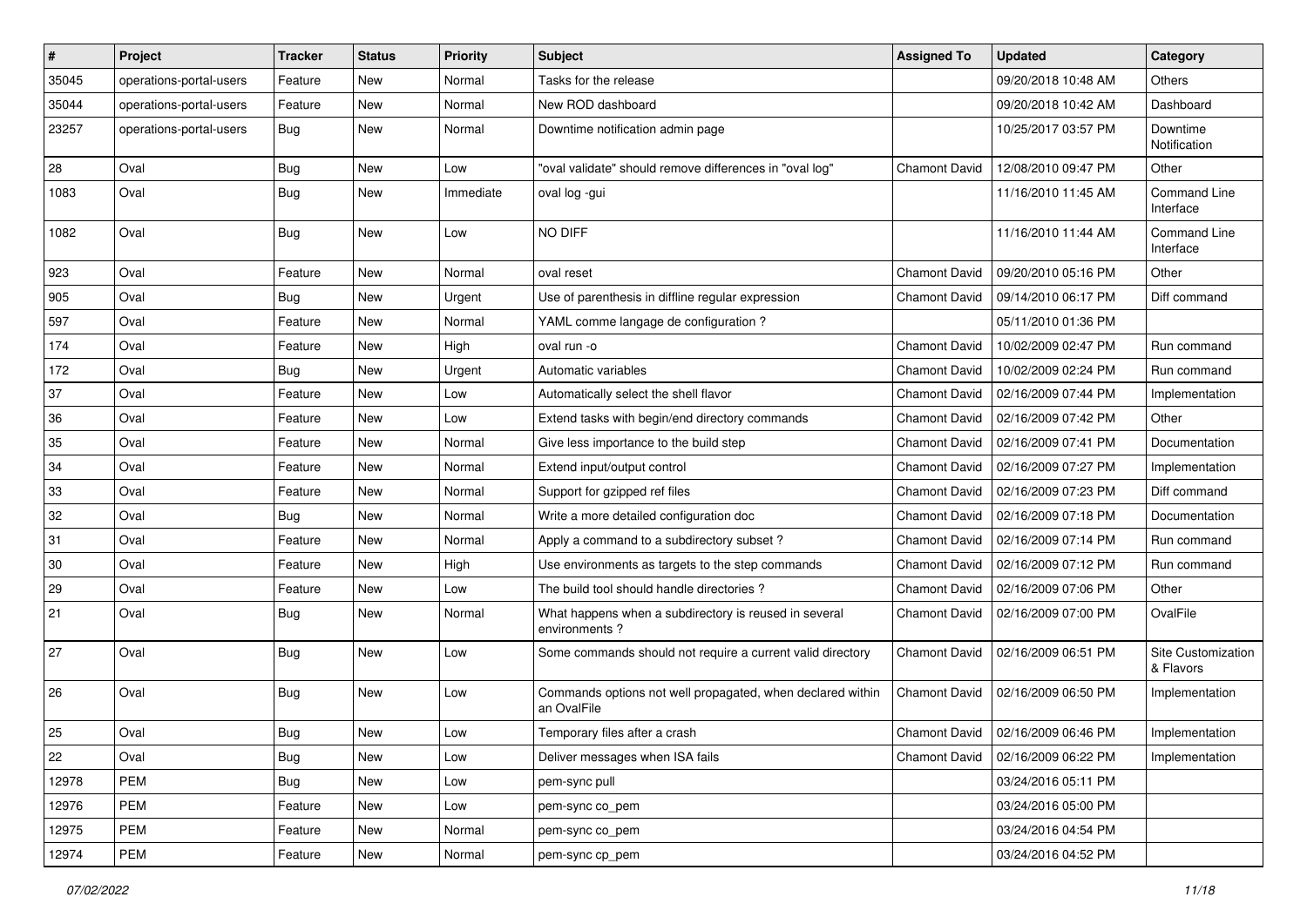| $\vert$ # | Project      | <b>Tracker</b> | <b>Status</b> | <b>Priority</b> | <b>Subject</b>                                                                                                                             | <b>Assigned To</b>   | <b>Updated</b>      | Category  |
|-----------|--------------|----------------|---------------|-----------------|--------------------------------------------------------------------------------------------------------------------------------------------|----------------------|---------------------|-----------|
| 12963     | <b>PEM</b>   | <b>Bug</b>     | <b>New</b>    | Normal          | add tool crash                                                                                                                             |                      | 03/24/2016 09:10 AM |           |
| 12962     | PEM          | Bug            | <b>New</b>    | Normal          | pem-sync list ???                                                                                                                          |                      | 03/24/2016 09:05 AM |           |
| 12961     | <b>PEM</b>   | Feature        | <b>New</b>    | Normal          | PEM version                                                                                                                                |                      | 03/24/2016 09:03 AM |           |
| 10314     | <b>PEM</b>   | <b>Bug</b>     | <b>New</b>    | High            | Environment compliant with CLI                                                                                                             |                      | 07/07/2015 09:57 AM |           |
| 10313     | <b>PEM</b>   | <b>Bug</b>     | <b>New</b>    | Normal          | Error message to change !                                                                                                                  |                      | 07/07/2015 09:51 AM |           |
| 10274     | <b>PEM</b>   | <b>Bug</b>     | New           | Normal          | SYSTEM.ASSERTIONS.ASSERT_FAILURE                                                                                                           |                      | 07/01/2015 11:12 AM |           |
| 10273     | <b>PEM</b>   | Feature        | New           | Normal          | Easier configuration process                                                                                                               |                      | 07/01/2015 11:11 AM |           |
| 9534      | Pipelet      | Feature        | <b>New</b>    | Normal          | logging of stdout and stderr                                                                                                               |                      | 03/25/2015 02:31 PM |           |
| 8262      | Pipelet      | Feature        | <b>New</b>    | Normal          | LocalRepository: recursive search of segment source script                                                                                 |                      | 10/19/2014 05:13 PM |           |
| 4068      | Pipelet      | Bug            | <b>New</b>    | High            | Tagging works randomly with konqueror                                                                                                      |                      | 03/07/2013 10:39 AM | Web       |
| 3992      | Pipelet      | Feature        | New           | Low             | directory in data with specific color                                                                                                      |                      | 02/20/2013 05:19 PM |           |
| 3954      | Pipelet      | Task           | <b>New</b>    | Low             | Documentation: Environment cheat sheet                                                                                                     |                      | 02/13/2013 11:00 AM |           |
| 1178      | Pipelet      | Task           | New           | High            | writing mysql and postgre backends                                                                                                         |                      | 02/13/2013 10:49 AM |           |
| 2753      | Pipelet      | <b>Bug</b>     | <b>New</b>    | Urgent          | retrieve hook name from source code                                                                                                        |                      | 05/22/2012 02:36 PM |           |
| 1566      | Pipelet      | <b>Bug</b>     | <b>New</b>    | Low             | Bug daemon cherrypy on Macintosh                                                                                                           |                      | 05/10/2011 12:14 PM |           |
| 748       | Pipelet      | Feature        | <b>New</b>    | Low             | Git and CVS repositories                                                                                                                   | Le Jeune<br>Maude    | 03/11/2011 11:41 AM |           |
| 1437      | Pipelet      | <b>Bug</b>     | <b>New</b>    | Normal          | str_parents not updated in time for glob_parent                                                                                            |                      | 03/10/2011 05:51 PM |           |
| 1337      | Pipelet      | Task           | <b>New</b>    | Normal          | logged subprocess improvement                                                                                                              |                      | 03/08/2011 09:07 PM |           |
| 723       | Pipelet      | <b>Bug</b>     | Assigned      | Urgent          | Timers on lock                                                                                                                             | <b>Betoule Marc</b>  | 03/08/2011 09:07 PM | Engine    |
| 1336      | Pipelet      | Task           | New           | Low             | Add comments in multiplex                                                                                                                  |                      | 02/24/2011 10:17 AM |           |
| 734       | Pipelet      | Feature        | Assigned      | Low             | Rapport Latex                                                                                                                              | <b>Betoule Marc</b>  | 02/10/2011 11:52 PM | Engine    |
| 45480     | <b>PyROS</b> | Feature        | New           | High            | **** D1 - System Security & Control                                                                                                        |                      | 06/29/2022 07:39 AM |           |
| 44917     | <b>PyROS</b> | Task           | <b>New</b>    | Normal          | Sécuriser : Agir sur le système en fonction de l'environnement<br>(externe/interne) pour la sécurité de l'Observatoire et des<br>personnes |                      | 06/29/2022 07:39 AM |           |
| 44161     | <b>PyROS</b> | Feature        | <b>New</b>    | High            | *** SF04 - SPV - System Coordination & Supervision :<br>Majordome (Conducting) (head)                                                      |                      | 06/29/2022 07:39 AM |           |
| 51506     | PyROS        | Task           | In progress   | Normal          | Agent MAJORDOME (superviseur)                                                                                                              | Koralewski<br>Alexis | 06/29/2022 07:39 AM | Evolution |
| 44920     | PyROS        | Task           | <b>New</b>    | Normal          | Démarrage ou fin des observations (début/fin de nuit)                                                                                      |                      | 06/29/2022 07:38 AM |           |
| 44916     | <b>PyROS</b> | Task           | <b>New</b>    | Normal          | Rythmer : Agir sur le système pour lui donner un rythme en<br>fonction du temps (nuit/jour)                                                |                      | 06/29/2022 07:38 AM |           |
| 51514     | PyROS        | Task           | <b>New</b>    | Normal          | LOG                                                                                                                                        |                      | 06/29/2022 07:37 AM |           |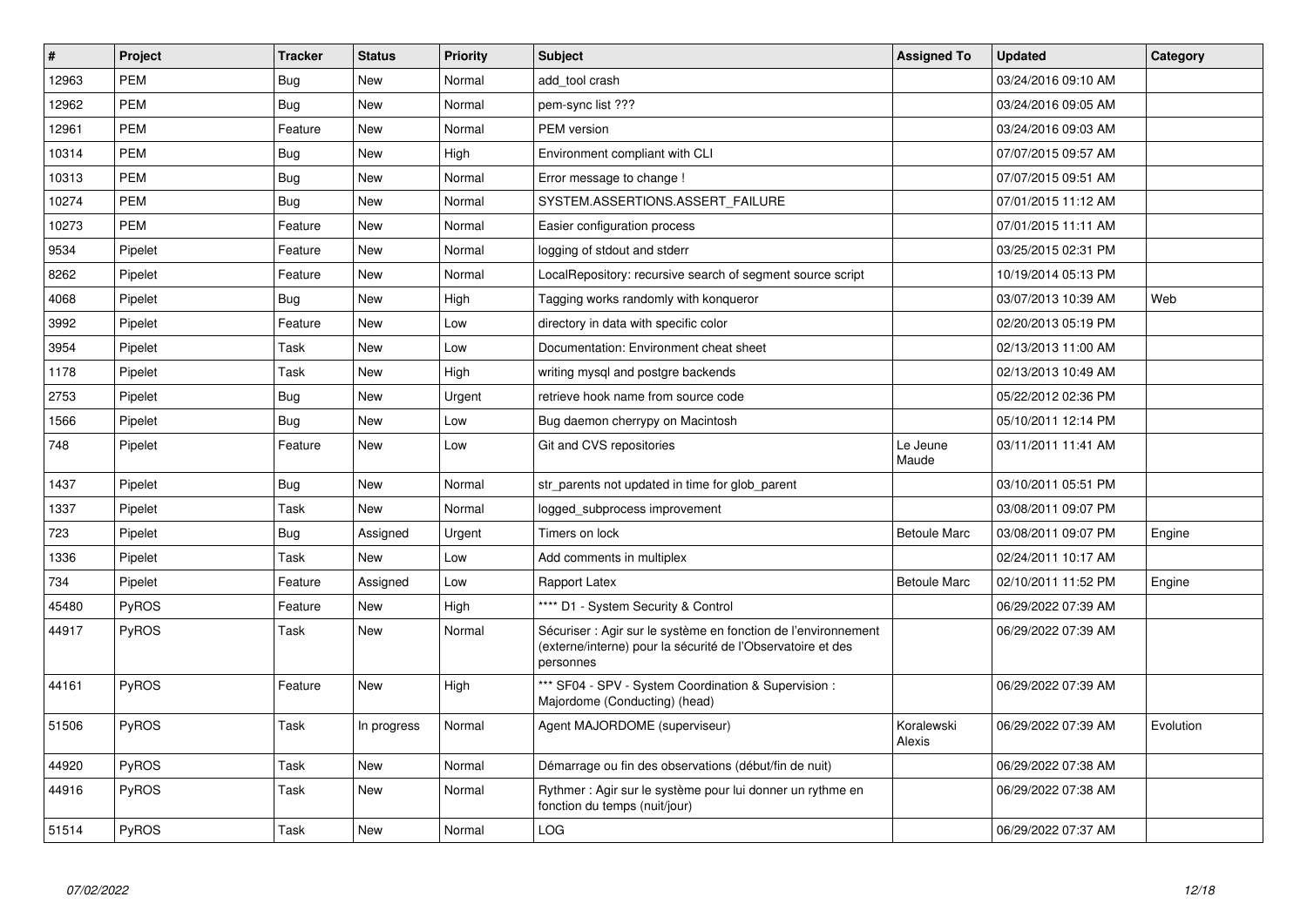| #     | Project      | <b>Tracker</b> | <b>Status</b> | <b>Priority</b> | Subject                                                                                                                                    | <b>Assigned To</b>     | <b>Updated</b>      | Category |
|-------|--------------|----------------|---------------|-----------------|--------------------------------------------------------------------------------------------------------------------------------------------|------------------------|---------------------|----------|
| 48278 | <b>PyROS</b> | Task           | New           | High            | AGENT général (dont dépendent tous les agents et<br>AgentDevices)                                                                          |                        | 06/29/2022 07:37 AM |          |
| 51513 | <b>PyROS</b> | Task           | <b>New</b>    | Normal          | General algorithm (ternary mode, status, routine processing,<br>commands processing, exceptions dealing)                                   | <b>Pallier Etienne</b> | 06/29/2022 07:37 AM |          |
| 48307 | <b>PyROS</b> | Task           | <b>New</b>    | Normal          | Send, Receive, and Process Commands (Agent <= > Agent)                                                                                     |                        | 06/29/2022 07:33 AM |          |
| 51508 | <b>PyROS</b> | Task           | <b>New</b>    | Normal          | AgentMajordome (based on Agent)                                                                                                            | Koralewski<br>Alexis   | 06/29/2022 07:31 AM |          |
| 49541 | PyROS        | Task           | <b>New</b>    | Normal          | API REST (website scripting via pyros_api.py script)                                                                                       | Koralewski<br>Alexis   | 06/29/2022 07:26 AM |          |
| 49136 | <b>PyROS</b> | Task           | New           | Normal          | GF03-INFRA - Logging integration (general logs & agents)                                                                                   |                        | 06/29/2022 07:25 AM |          |
| 44165 | <b>PyROS</b> | Feature        | <b>New</b>    | Normal          | *** SF16 - DSH - General monitoring : Dashboard (website)                                                                                  |                        | 06/29/2022 07:24 AM |          |
| 49135 | <b>PyROS</b> | Task           | <b>New</b>    | Normal          | SF15-SST integration (agents, start, stop, commands)                                                                                       |                        | 06/29/2022 07:23 AM |          |
| 49124 | <b>PyROS</b> | Task           | <b>New</b>    | Normal          | SF04-SPV integration (AgentMajordome)                                                                                                      |                        | 06/29/2022 07:21 AM |          |
| 49123 | <b>PyROS</b> | Task           | <b>New</b>    | Normal          | SF03-ENV integration                                                                                                                       |                        | 06/29/2022 07:20 AM |          |
| 49120 | <b>PyROS</b> | Task           | <b>New</b>    | Normal          | General Design (structure, design, responsive, CSS)                                                                                        |                        | 06/29/2022 07:18 AM |          |
| 49874 | <b>PyROS</b> | Task           | New           | Normal          | (docker) Installation Guitastro & dependencies                                                                                             |                        | 06/28/2022 10:11 PM |          |
| 44170 | PyROS        | Task           | In progress   | High            | <b>DOCKER</b> installation                                                                                                                 | Koralewski<br>Alexis   | 06/28/2022 10:11 PM |          |
| 45007 | <b>PyROS</b> | Task           | In progress   | Normal          | Le système doit pouvoir démarrer et s'organiser<br>automatiquement à partir de la configuration de l'observatoire                          | Koralewski<br>Alexis   | 06/28/2022 10:06 PM |          |
| 44658 | <b>PyROS</b> | Feature        | <b>New</b>    | High            | *** SF15 - SST - START&STOP - System Startup (launch),<br>monitoring, and Shutdown                                                         |                        | 06/28/2022 10:06 PM |          |
| 49878 | <b>PyROS</b> | Task           | New           | Normal          | SF02-SCP integration - Lancement auto de l'agent de gestion<br>du SP lifecycle                                                             |                        | 06/28/2022 10:04 PM |          |
| 44919 | PyROS        | Task           | <b>New</b>    | Normal          | Sauvegarder (logger) les différents changements d'état                                                                                     |                        | 06/28/2022 09:58 PM |          |
| 44918 | <b>PyROS</b> | Task           | <b>New</b>    | Normal          | Optimiser : Agir sur le système en fonction des conditions<br>d'observation pour n'observer que quand la qualité du ciel est<br>suffisante |                        | 06/28/2022 09:58 PM |          |
| 44915 | PyROS        | Task           | New           | Normal          | Changer le mode du système : passer en mode manuel<br>(maintenance) ou automatique                                                         |                        | 06/28/2022 09:57 PM |          |
| 44914 | <b>PyROS</b> | Task           | <b>New</b>    | Normal          | (re-)Démarrer, mettre en Pause, ou Stopper tout ou partie du<br>système                                                                    |                        | 06/28/2022 09:56 PM |          |
| 49152 | PyROS        | Task           | <b>New</b>    | Normal          | RUN/EXEC - Start & Stop software (et Agents)                                                                                               |                        | 05/24/2022 02:55 PM |          |
| 49149 | <b>PyROS</b> | Task           | New           | High            | SCRIPT RUN (PYROS/pyros.py) (uniquement pour la partie<br>execution)                                                                       |                        | 05/24/2022 02:55 PM |          |
| 44159 | PyROS        | Feature        | New           | Normal          | *** SF03 - ENV - Environment Monitoring (int/ext, observatory<br>& weather)                                                                |                        | 05/05/2022 09:54 AM |          |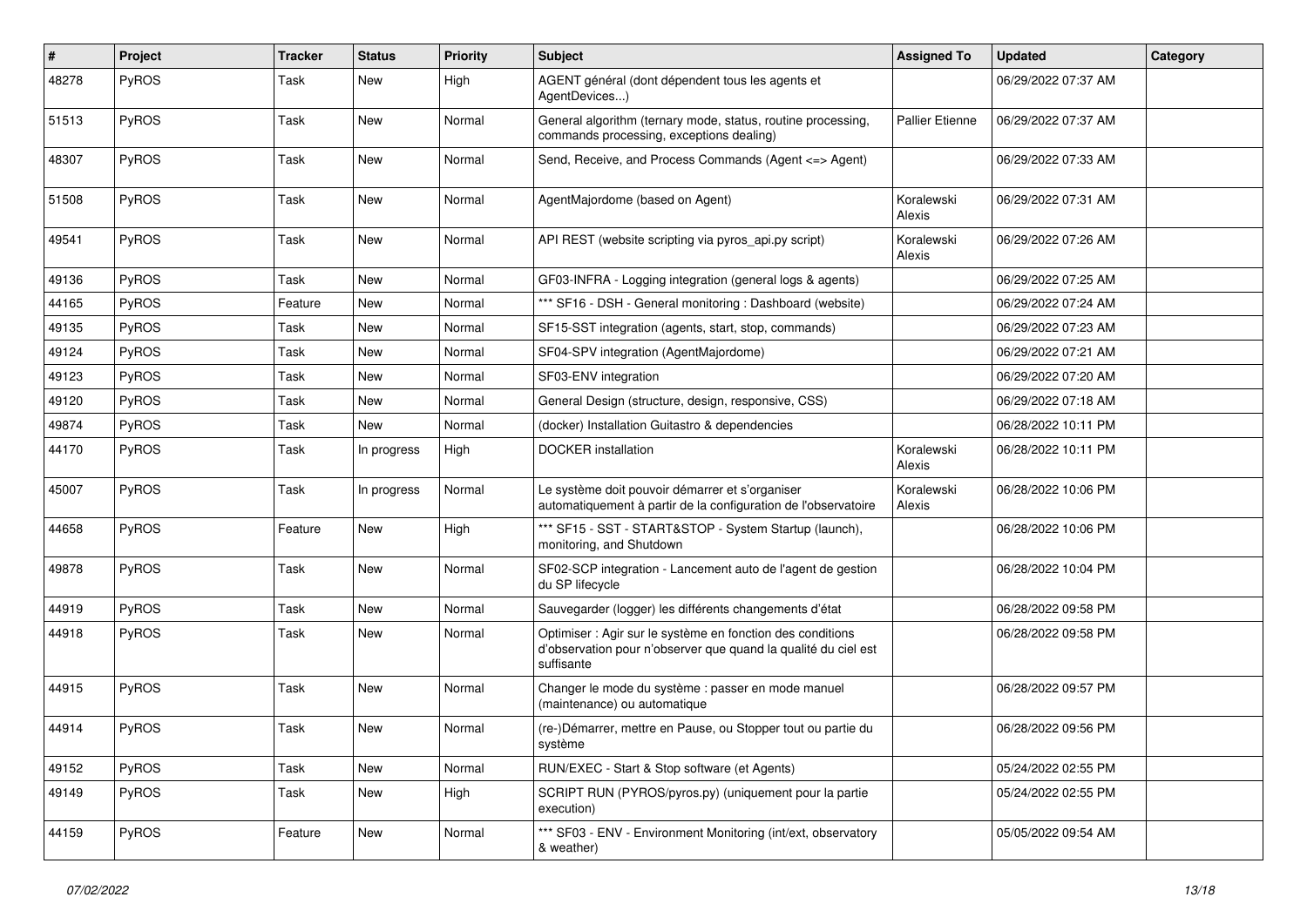| $\sharp$ | Project      | <b>Tracker</b> | <b>Status</b> | <b>Priority</b> | <b>Subject</b>                                                                                                                   | <b>Assigned To</b>   | <b>Updated</b>      | Category |
|----------|--------------|----------------|---------------|-----------------|----------------------------------------------------------------------------------------------------------------------------------|----------------------|---------------------|----------|
| 44907    | PyROS        | Task           | New           | Normal          | Show Weather & Observatory monitored data (in a convenient<br>way)                                                               |                      | 05/05/2022 09:53 AM |          |
| 49994    | PyROS        | Task           | In progress   | Normal          | SP export (list & 1)                                                                                                             | Koralewski<br>Alexis | 03/29/2022 09:17 AM |          |
| 45481    | PyROS        | Feature        | <b>New</b>    | Normal          | **** D2 - Users & Programs                                                                                                       |                      | 03/29/2022 09:17 AM |          |
| 44892    | PyROS        | Task           | New           | Normal          | SPs view (list & 1)                                                                                                              |                      | 03/29/2022 09:17 AM |          |
| 44890    | PyROS        | Task           | <b>New</b>    | Normal          | SP CRUD                                                                                                                          |                      | 03/29/2022 09:17 AM |          |
| 44154    | PyROS        | Feature        | In progress   | Normal          | *** SF02 - SCP - Scientific Programs Management                                                                                  |                      | 03/29/2022 09:17 AM |          |
| 45550    | PyROS        | Task           | New           | Normal          | Users View & Export                                                                                                              | Koralewski<br>Alexis | 03/29/2022 09:14 AM |          |
| 44835    | PyROS        | Task           | <b>New</b>    | Normal          | (F01) CRUD (utilisateur)                                                                                                         |                      | 03/29/2022 09:14 AM |          |
| 44150    | PyROS        | Feature        | In progress   | Normal          | *** SF01 - USR - Users, Roles, and Authorizations<br>Management                                                                  |                      | 03/29/2022 09:14 AM |          |
| 44721    | PyROS        | Feature        | New           | Normal          | *** GF4 - QUAL - Quality & Tests - High level tests (integration<br>& functional), plan tests, validation des exigences (qualif) |                      | 03/16/2022 04:55 PM |          |
| 45485    | PyROS        | Feature        | New           | High            | **** D0 - GENERAL, ADMINISTRATIVE & TECHNICAL                                                                                    |                      | 03/16/2022 04:53 PM |          |
| 49890    | PyROS        | Task           | New           | Normal          | Global Start & Stop (safe)                                                                                                       |                      | 03/16/2022 04:52 PM |          |
| 44659    | PyROS        | Feature        | <b>New</b>    | Normal          | *** GF3 - INFRA - Hardware, Operating System, Network,<br>Security & Safety                                                      |                      | 03/16/2022 04:51 PM |          |
| 49889    | PyROS        | Task           | <b>New</b>    | Normal          | Backup                                                                                                                           |                      | 03/16/2022 04:49 PM |          |
| 49888    | PyROS        | Task           | <b>New</b>    | Normal          | Firewall                                                                                                                         |                      | 03/16/2022 04:48 PM |          |
| 49887    | <b>PyROS</b> | Task           | <b>New</b>    | Normal          | Hardware                                                                                                                         |                      | 03/16/2022 04:47 PM |          |
| 49886    | PyROS        | Task           | <b>New</b>    | Normal          | System watch (Nagios, )                                                                                                          |                      | 03/16/2022 04:47 PM |          |
| 49885    | PyROS        | Task           | New           | Normal          | Network                                                                                                                          |                      | 03/16/2022 04:46 PM |          |
| 48279    | PyROS        | Task           | New           | Normal          | General LOGGING (fichiers texte, écran en mode debug)                                                                            |                      | 03/16/2022 04:45 PM |          |
| 45153    | PyROS        | Story          | <b>New</b>    | Normal          | REQ-051 Sécurité des systèmes informatique (SSI)                                                                                 |                      | 03/16/2022 04:44 PM |          |
| 45126    | <b>PyROS</b> | Story          | New           | Normal          | REQ-048 sauvegarde des données brutes                                                                                            |                      | 03/16/2022 04:43 PM |          |
| 45154    | PyROS        | Story          | New           | Normal          | REQ-070 SSI 010 Spécifications techniques SSI                                                                                    |                      | 03/16/2022 04:42 PM |          |
| 45135    | PyROS        | Story          | New           | Normal          | REQ-050 SURETE 260 Système informatique (SSI)                                                                                    |                      | 03/16/2022 04:42 PM |          |
| 45130    | PyROS        | Story          | New           | Normal          | REQ-047 SURETE 240 Sauvegarde des données brutes                                                                                 |                      | 03/16/2022 04:42 PM |          |
| 45129    | PyROS        | Story          | New           | Normal          | REQ-046 SURETE_210 Arrêt du système en cas de condition<br>météorologiques défavorables                                          |                      | 03/16/2022 04:42 PM |          |
| 45128    | PyROS        | Story          | New           | Normal          | REQ-045 SECURITE_200 Système d'alerte                                                                                            |                      | 03/16/2022 04:42 PM |          |
| 45103    | PyROS        | Story          | New           | Normal          | REQ-033 SURETE_050 Prise en compte de la météo                                                                                   |                      | 03/16/2022 04:42 PM |          |
| 45101    | PyROS        | Story          | New           | Normal          | REQ-034 SURETE 080 Coupure électrique                                                                                            |                      | 03/16/2022 04:42 PM |          |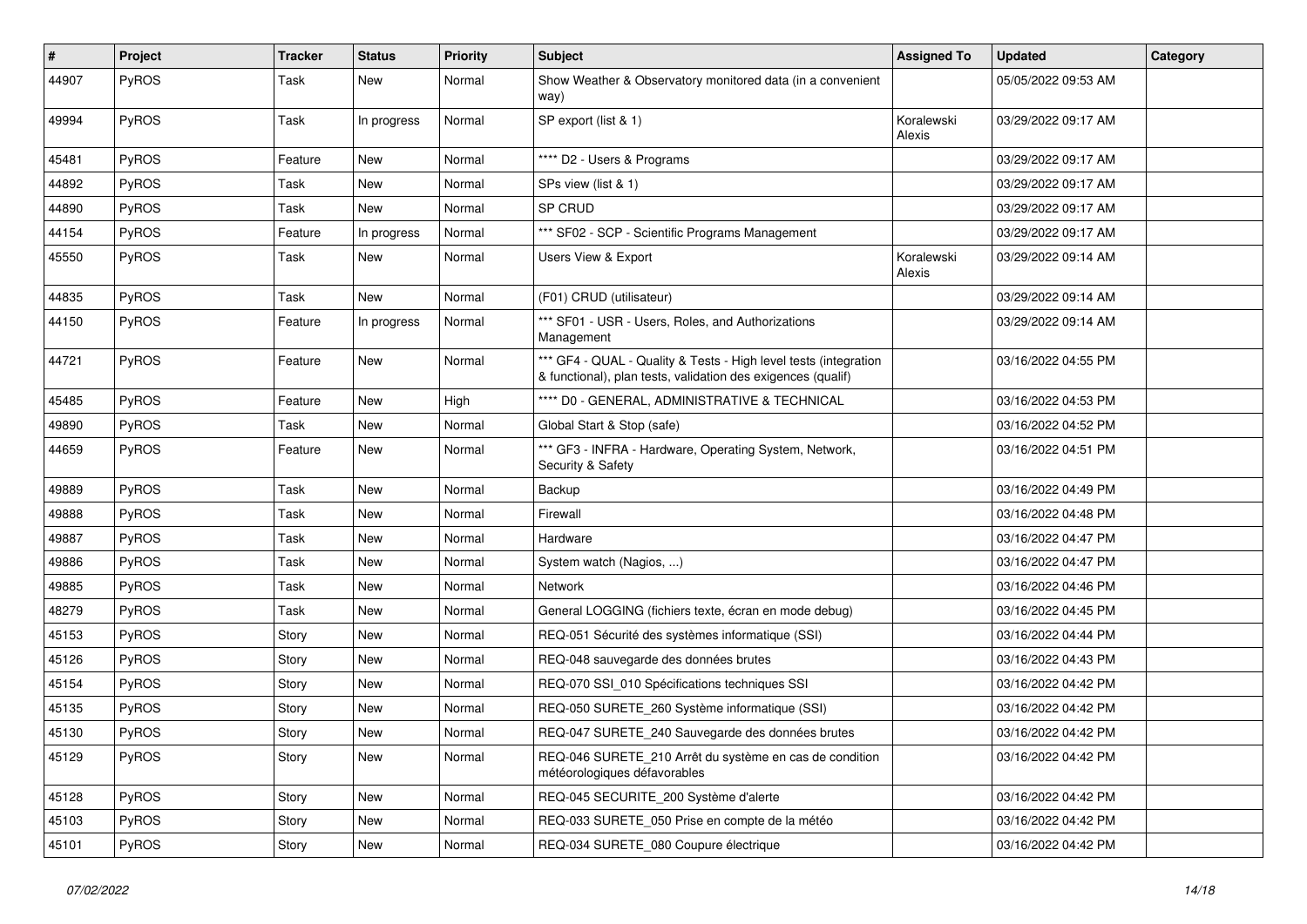| $\vert$ # | Project      | <b>Tracker</b> | <b>Status</b> | <b>Priority</b> | <b>Subject</b>                                                                                                      | <b>Assigned To</b> | <b>Updated</b>      | <b>Category</b> |
|-----------|--------------|----------------|---------------|-----------------|---------------------------------------------------------------------------------------------------------------------|--------------------|---------------------|-----------------|
| 45184     | PyROS        | Story          | <b>New</b>    | Normal          | REQ-111 Mise en sécurité automatique en cas de cyclone                                                              |                    | 03/16/2022 04:38 PM |                 |
| 45183     | PyROS        | Story          | New           | Normal          | REQ-110 Arrêt et redémarrage automatique en cas de coupure<br>électrique                                            |                    | 03/16/2022 04:38 PM |                 |
| 45175     | PyROS        | Story          | <b>New</b>    | Normal          | REQ-102 Surveillance et sécurisation de la BD                                                                       |                    | 03/16/2022 04:38 PM |                 |
| 44814     | PyROS        | Story          | New           | Normal          | REQ-101 Logs                                                                                                        |                    | 03/16/2022 04:38 PM |                 |
| 44811     | PyROS        | Story          | New           | Normal          | *** REQ-100 FROM CCTP TAROT-NC & MEETINGS                                                                           |                    | 03/16/2022 04:38 PM |                 |
| 45131     | PyROS        | Story          | <b>New</b>    | Normal          | REQ-049 SURETE 250 Transfert des données                                                                            |                    | 03/16/2022 04:16 PM |                 |
| 45483     | PyROS        | Feature        | New           | High            | **** D4 - Images production (L0)                                                                                    |                    | 03/16/2022 07:28 AM |                 |
| 44163     | PyROS        | Feature        | New           | Normal          | *** SF09 - CMC - Command Control - Telescope & Instruments<br>Control & Monitoring (DeviceController, AgentDevice)  |                    | 03/16/2022 07:28 AM |                 |
| 49876     | PyROS        | Task           | <b>New</b>    | Normal          | Guitastro integration                                                                                               |                    | 03/16/2022 07:28 AM |                 |
| 49875     | PyROS        | Task           | New           | Normal          | (classic) Installation Guitastro & dependencies                                                                     |                    | 03/16/2022 07:27 AM |                 |
| 48271     | PyROS        | Task           | New           | High            | CLASSIC installation (with venv)                                                                                    |                    | 03/16/2022 07:27 AM |                 |
| 44168     | PyROS        | Task           | <b>New</b>    | High            | (GF2) INSTALL & DEPLOY                                                                                              |                    | 03/16/2022 07:27 AM |                 |
| 44148     | <b>PyROS</b> | Feature        | New           | High            | *** GF2 - INST - Config, Install, udpate, deploy (IRAP, CNES,<br>TAROT)                                             |                    | 03/16/2022 07:27 AM |                 |
| 45552     | PyROS        | Task           | <b>New</b>    | Normal          | General configuration integration                                                                                   |                    | 03/15/2022 11:15 PM |                 |
| 49871     | PyROS        | Task           | <b>New</b>    | Normal          | Config par défaut (à définir)                                                                                       |                    | 03/15/2022 11:11 PM |                 |
| 49210     | PyROS        | Task           | <b>New</b>    | Normal          | <b>CONFIGURATION GENERALE</b>                                                                                       |                    | 03/15/2022 11:11 PM |                 |
| 49870     | PyROS        | Task           | <b>New</b>    | Normal          | Config générale : logo, pagination, couleurs, options générales,<br>options par feature,                            |                    | 03/15/2022 11:11 PM |                 |
| 49872     | PyROS        | Task           | New           | Normal          | Restauration de la config par défaut                                                                                |                    | 03/15/2022 11:10 PM |                 |
| 49125     | PyROS        | Task           | New           | Normal          | SF05-SEQ integration                                                                                                |                    | 03/15/2022 11:03 PM |                 |
| 44661     | PyROS        | Feature        | <b>New</b>    | Normal          | *** SF13 - IAF - Images Fetching (quicklook & download)                                                             |                    | 03/15/2022 04:49 PM |                 |
| 44164     | PyROS        | Feature        | <b>New</b>    | Normal          | *** SF12 - IAN - Images Analysis (Triton)                                                                           |                    | 03/15/2022 04:48 PM |                 |
| 44584     | <b>PyROS</b> | Feature        | New           | Normal          | *** SF10 - CAL - Calibration (Dark/Bias/Flat)                                                                       |                    | 03/15/2022 04:48 PM |                 |
| 44162     | PyROS        | Feature        | New           | High            | *** SF08 - EXE (SOX) - Observation Sequence (SO) eXecution                                                          |                    | 03/15/2022 04:46 PM |                 |
| 44160     | PyROS        | Feature        | <b>New</b>    | Normal          | *** SF07 - PLN - Observation Sequences Planning &<br>Scheduling                                                     |                    | 03/15/2022 04:46 PM |                 |
| 44158     | PyROS        | Feature        | New           | Normal          | *** SF06 - ALR - Alerts Management                                                                                  |                    | 03/15/2022 04:46 PM |                 |
| 44514     | PyROS        | Feature        | New           | Normal          | *** SF11 - IPC - Images Processing (Grenouille)                                                                     | Klotz Alain        | 03/15/2022 04:44 PM |                 |
| 44343     | PyROS        | Task           | In progress   | High            | DOC TECHNIQUE (API) - Mettre en place une doc technique<br>générée automatiquement à partir du code source (Sphinx) | Pallier Etienne    | 03/04/2022 11:57 AM |                 |
| 44166     | PyROS        | Task           | New           | High            | (GF1) DOCUMENTATION                                                                                                 |                    | 03/04/2022 11:57 AM |                 |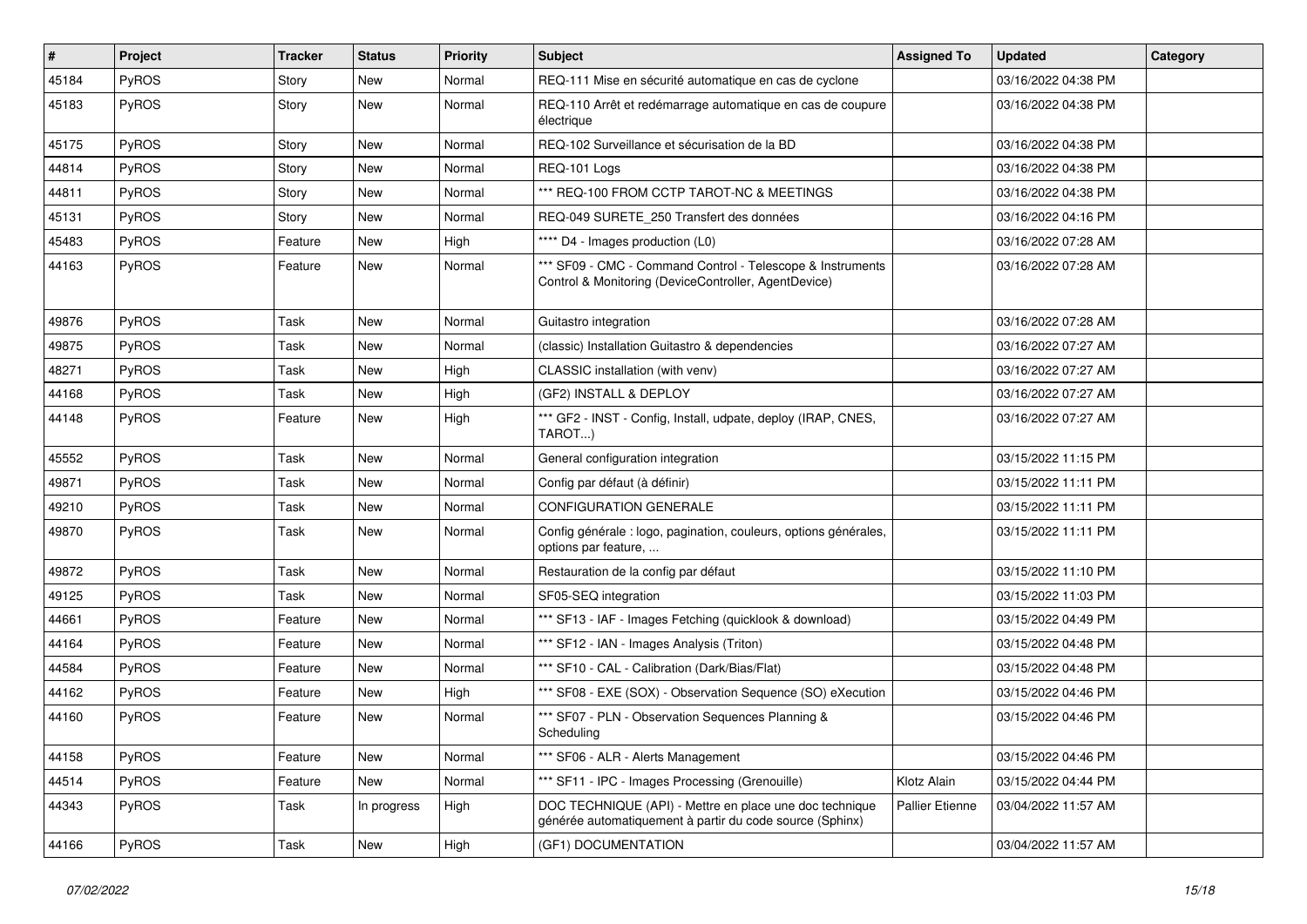| #     | Project      | <b>Tracker</b> | <b>Status</b> | <b>Priority</b> | <b>Subject</b>                                                                         | <b>Assigned To</b>          | <b>Updated</b>      | Category |
|-------|--------------|----------------|---------------|-----------------|----------------------------------------------------------------------------------------|-----------------------------|---------------------|----------|
| 44389 | PyROS        | Task           | New           | High            | (GF1) PROJECT MANAGEMENT (REDMINE FORGE) :<br>Features, tasks, gantt, kanban           |                             | 03/04/2022 11:56 AM |          |
| 49546 | PyROS        | Task           | In progress   | Normal          | Documentation (pyros api)                                                              | Koralewski<br><b>Alexis</b> | 02/24/2022 02:33 PM |          |
| 49545 | <b>PyROS</b> | Task           | In progress   | Normal          | Script development (pyros_api)                                                         | Koralewski<br>Alexis        | 02/24/2022 02:33 PM |          |
| 49543 | <b>PyROS</b> | Task           | New           | Normal          | Users View (list & 1)                                                                  |                             | 02/23/2022 06:06 PM |          |
| 48270 | PyROS        | Task           | <b>New</b>    | Normal          | SCRIPT INSTALL/UPDATE (PYROS/pyros.py) (uniquement<br>pour la partie install & update) |                             | 02/23/2022 05:57 PM |          |
| 49250 | PyROS        | Task           | New           | Normal          | <b>CREATE/UPDATE Sequence</b>                                                          |                             | 02/23/2022 12:02 PM |          |
| 44932 | <b>PyROS</b> | Task           | <b>New</b>    | Normal          | CREATE a Sequence (must be attached to a valid SP)                                     |                             | 02/23/2022 12:02 PM |          |
| 49258 | PyROS        | Task           | In progress   | Normal          | from IMPORT (upload) Seq (from yaml file)                                              | Koralewski<br><b>Alexis</b> | 02/23/2022 12:02 PM |          |
| 48259 | PyROS        | Task           | In progress   | Normal          | EXPORT (Download) as a text file (YAML)                                                | Koralewski<br>Alexis        | 02/23/2022 10:45 AM |          |
| 47447 | PyROS        | Task           | New           | Normal          | (F05) ACTIONS (CRUD), VIEWS, and AUTHORIZATIONS                                        |                             | 02/23/2022 10:45 AM |          |
| 44153 | <b>PyROS</b> | Feature        | New           | Normal          | *** SF05 - SEQ - Observation Sequences Management                                      | Koralewski<br>Alexis        | 02/23/2022 10:45 AM |          |
| 45181 | PyROS        | Story          | New           | Normal          | REQ-108 Pouvoir déposer dans différents systèmes de<br>coordonnées                     |                             | 02/22/2022 04:38 PM |          |
| 44930 | PyROS        | Task           | New           | Normal          | (F05) TESTS & REQUIREMENTS to validate this feature                                    | Koralewski<br>Alexis        | 02/22/2022 03:01 PM |          |
| 45482 | PyROS        | Feature        | <b>New</b>    | High            | **** D3 - Sequences submission & plannig                                               |                             | 02/22/2022 03:01 PM |          |
| 49251 | <b>PyROS</b> | Task           | New           | Normal          | Test                                                                                   | Koralewski<br>Alexis        | 02/22/2022 02:59 PM |          |
| 44940 | PyROS        | Task           | In progress   | Normal          | <b>UPDATE a Sequence</b>                                                               | Koralewski<br>Alexis        | 02/22/2022 02:59 PM |          |
| 49478 | PyROS        | Task           | New           | Normal          | Test                                                                                   | Koralewski<br>Alexis        | 02/22/2022 12:25 PM |          |
| 48250 | PyROS        | Task           | In progress   | Normal          | <b>DELETE</b>                                                                          | Koralewski<br>Alexis        | 02/21/2022 03:38 PM |          |
| 49253 | PyROS        | Task           | <b>New</b>    | Normal          | READ 1 & list                                                                          |                             | 02/21/2022 03:21 PM |          |
| 49272 | PyROS        | Task           | In progress   | Normal          | <b>Tooltips</b>                                                                        | Koralewski<br>Alexis        | 02/17/2022 01:59 PM |          |
| 49252 | PyROS        | Task           | <b>New</b>    | Normal          | <b>WEB FORM</b>                                                                        |                             | 02/17/2022 01:59 PM |          |
| 49262 | PyROS        | Task           | In progress   | Normal          | Sequence Validation                                                                    |                             | 02/03/2022 02:50 PM |          |
| 49162 | PyROS        | Task           | New           | Normal          | Check sequence validity                                                                | Klotz Alain                 | 02/03/2022 10:23 AM |          |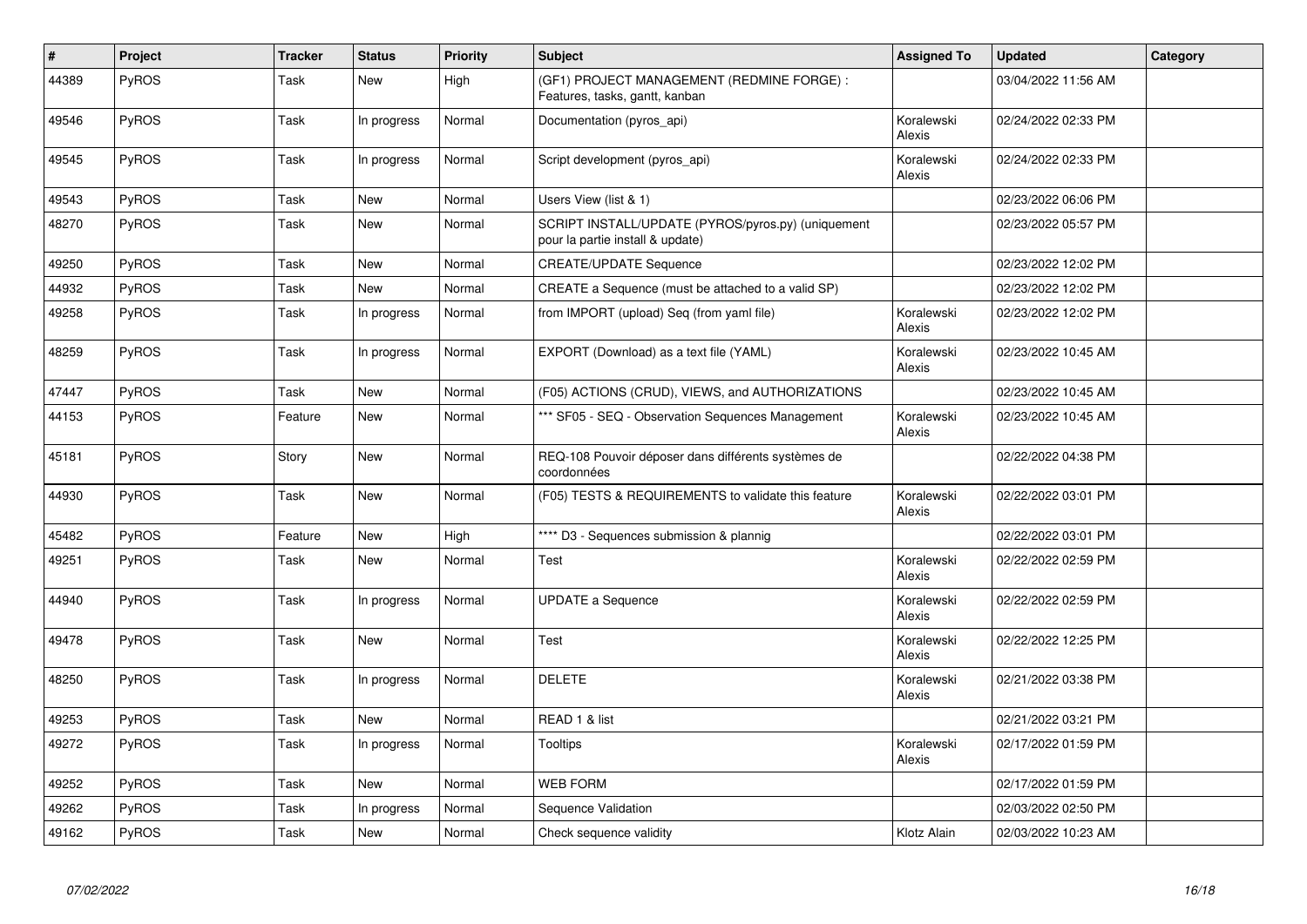| $\sharp$ | Project      | <b>Tracker</b> | <b>Status</b> | <b>Priority</b> | <b>Subject</b>                                                                             | <b>Assigned To</b>   | <b>Updated</b>      | Category  |
|----------|--------------|----------------|---------------|-----------------|--------------------------------------------------------------------------------------------|----------------------|---------------------|-----------|
| 44939    | PyROS        | Task           | New           | Normal          | SUBMIT a Seq to planning (status => "submitted")                                           | Koralewski<br>Alexis | 02/03/2022 10:23 AM |           |
| 44928    | PyROS        | Task           | <b>New</b>    | Normal          | (F05) ENTITIES definition (doc spec) & implementation (DB)                                 | Koralewski<br>Alexis | 02/03/2022 10:13 AM |           |
| 44945    | PyROS        | Task           | <b>New</b>    | Normal          | (READ 1) Sequence detailed view                                                            |                      | 02/03/2022 09:45 AM |           |
| 49249    | <b>PyROS</b> | Task           | In progress   | Normal          | General Menu for this feature                                                              |                      | 02/03/2022 09:39 AM |           |
| 44947    | PyROS        | Task           | In progress   | Normal          | Sequence                                                                                   | Koralewski<br>Alexis | 02/03/2022 09:35 AM |           |
| 49247    | PyROS        | Task           | <b>New</b>    | Normal          | State diagram (doc)                                                                        |                      | 02/03/2022 09:34 AM |           |
| 49246    | PyROS        | Task           | <b>New</b>    | Normal          | Sequence Lifecycle (status)                                                                |                      | 02/03/2022 09:34 AM |           |
| 49137    | PyROS        | Task           | New           | Normal          | Integration Guitastro lib                                                                  | Klotz Alain          | 02/02/2022 03:27 PM |           |
| 49228    | PyROS        | Task           | In progress   | Normal          | Correction de l'orientation de l'image (est à gauche, nord en<br>haut)                     | Klotz Alain          | 02/02/2022 02:56 PM |           |
| 49226    | PyROS        | Task           | In progress   | Normal          | Correction de l'image par le flat                                                          | Klotz Alain          | 02/02/2022 02:56 PM |           |
| 49225    | PyROS        | Task           | In progress   | Normal          | Correction de l'image par le dark (+ bias)                                                 | Klotz Alain          | 02/02/2022 02:56 PM |           |
| 49214    | PyROS        | Task           | In progress   | Normal          | 2 - (L1a) - Pré-traitement de chaque image (dans l'ordre) (fits<br>$RAW =$ fits $CAL$ )    | Klotz Alain          | 02/02/2022 02:42 PM |           |
| 49213    | PyROS        | Task           | In progress   | Normal          | 1 - (L0) - Récupération et organisation des images L0 (RAW<br>fits)                        | Klotz Alain          | 02/02/2022 02:42 PM |           |
| 49223    | PyROS        | Task           | In progress   | Normal          | Groupes                                                                                    | Klotz Alain          | 02/02/2022 02:38 PM |           |
| 49222    | PyROS        | Task           | In progress   | Normal          | Traitement d'un groupe d'images : début et fin de groupe                                   | Klotz Alain          | 02/02/2022 02:38 PM |           |
| 49221    | <b>PyROS</b> | Task           | In progress   | Normal          | Recup metadata de l'image (dans la BD)                                                     | Klotz Alain          | 02/02/2022 02:38 PM |           |
| 49220    | PyROS        | Task           | In progress   | Normal          | Récup en-tête                                                                              | Klotz Alain          | 02/02/2022 02:38 PM |           |
| 49219    | PyROS        | Task           | In progress   | Normal          | Nouvelle image                                                                             | Klotz Alain          | 02/02/2022 02:38 PM |           |
| 49218    | PyROS        | Task           | In progress   | Normal          | Détection des nouvelles images produites (système<br>asynchrone sur l'acquisition)         | Klotz Alain          | 02/02/2022 02:38 PM |           |
| 49217    | PyROS        | Task           | New           | Normal          | 5 - (L2) Critères de qualité d'image (+ json QUAL)                                         | Klotz Alain          | 02/02/2022 02:37 PM |           |
| 49216    | PyROS        | Task           | New           | Normal          | 4 - (L1c) - Combinaison d'images                                                           | Klotz Alain          | 02/02/2022 02:36 PM |           |
| 49215    | <b>PyROS</b> | Task           | In progress   | Normal          | 3 - (L1b) - Reconnaissance du champ (lien entre pixels et<br>coord célestes) (+ json CATA) | Klotz Alain          | 02/02/2022 02:36 PM |           |
| 45484    | PyROS        | Feature        | New           | Normal          | **** D5 - Images management (L1-L2)                                                        |                      | 02/02/2022 02:36 PM |           |
| 49227    | PyROS        | Task           | New           | Normal          | Corrections cosmétiques (de pixels)                                                        | Klotz Alain          | 02/02/2022 02:19 PM |           |
| 49224    | PyROS        | Task           | New           | Normal          | Choisir le bias, le flat, et le dark (en fn des metadata)                                  | Klotz Alain          | 02/02/2022 02:19 PM |           |
| 44388    | PyROS        | Task           | New           | High            | (GF2) SOURCE CODE MANAGEMENT (GITLAB)                                                      |                      | 02/02/2022 12:28 PM | Evolution |
| 44393    | PyROS        | Task           | New           | Normal          | Back Office (Administration) - Site django admin                                           | Koralewski<br>Alexis | 02/02/2022 12:07 PM |           |